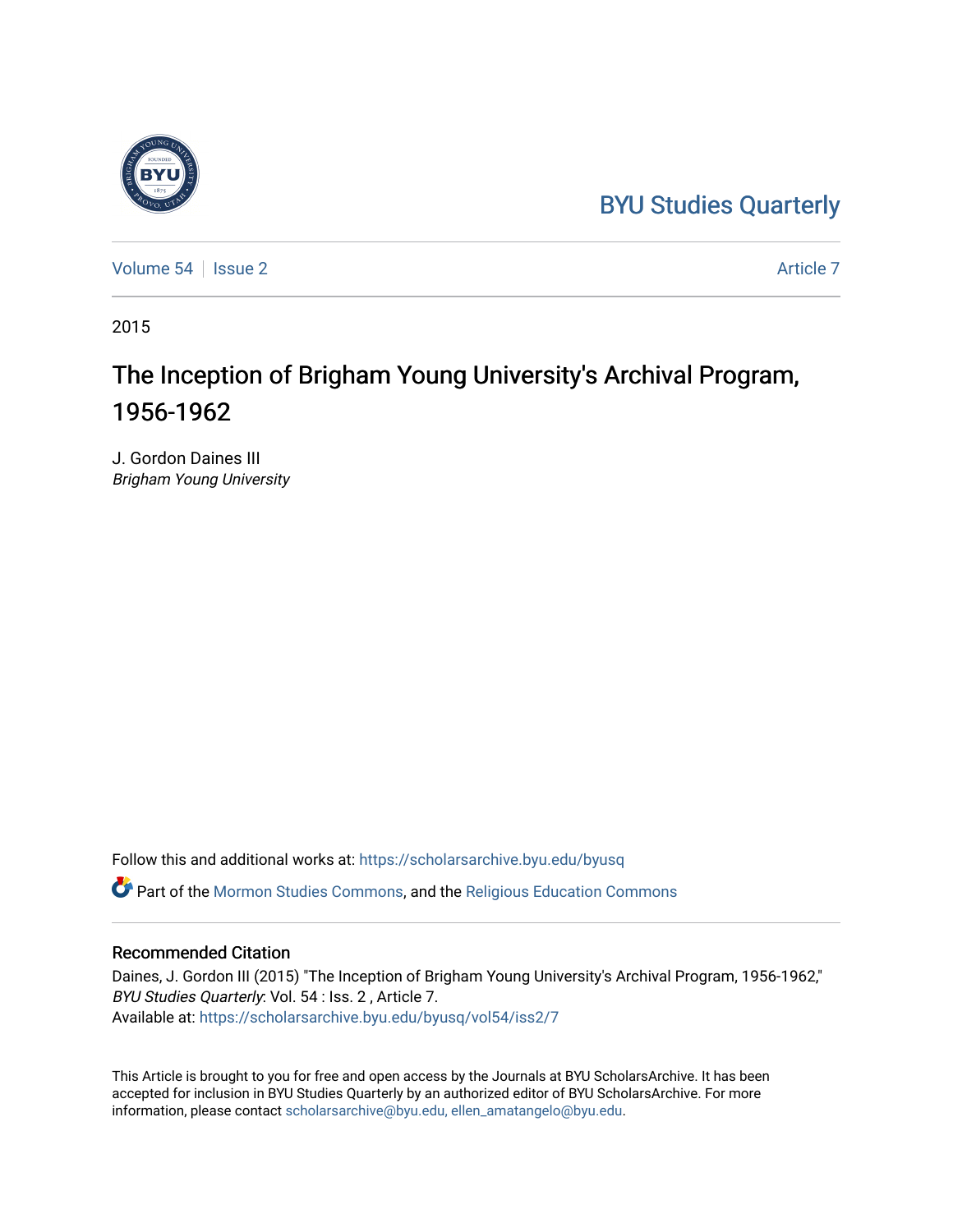# **The Inception of Brigham Young University's Archival Program, 1956–1962**

*J. Gordon Daines III*

**B**righam Young University today houses thousands of documents and photographs about the history of the university as well as millions of other documents and photographs on Mormonism, Utah history, and Western history. These materials are housed in the L. Tom Perry Special Collections in the Harold B. Lee Library. The Perry Special Collections is well known as a place to study historic documents, read rare books, find photographs, and much more. Among the treasures found in the Perry Special Collections are the Brigham Young University Archives. This paper examines the establishment of the BYU Archives, with Ralph W. Hansen as the first archivist, through 1962, when Hansen left to become the founding university archivist at Stanford University. It also examines the pivotal role that the University Archives played in laying the groundwork for the development of BYU's exceptionally strong manuscript collections documenting the history of Mormonism and the West.<sup>1</sup>

## **Background**

Members of the LDS Church in general have been from the beginning a record-keeping people, and thus the histories of the Church and of BYU

<sup>1.</sup> David J. Whittaker has written on the Mormon collections in the L. Tom Perry Special Collections in two articles, "The Archives of the Mormon Experience" and "Printed Mormon Americana Collection at Brigham Young University," in *Mormon Americana: A Guide to Sources and Collections in the United States,* ed. David J. Whittaker (Provo, Utah: BYU Studies, 1995), 101–2, 122–24. This article focuses on the history of the University Archives.

*BYU Studies Quarterly 54, no. 2 (2015)* 123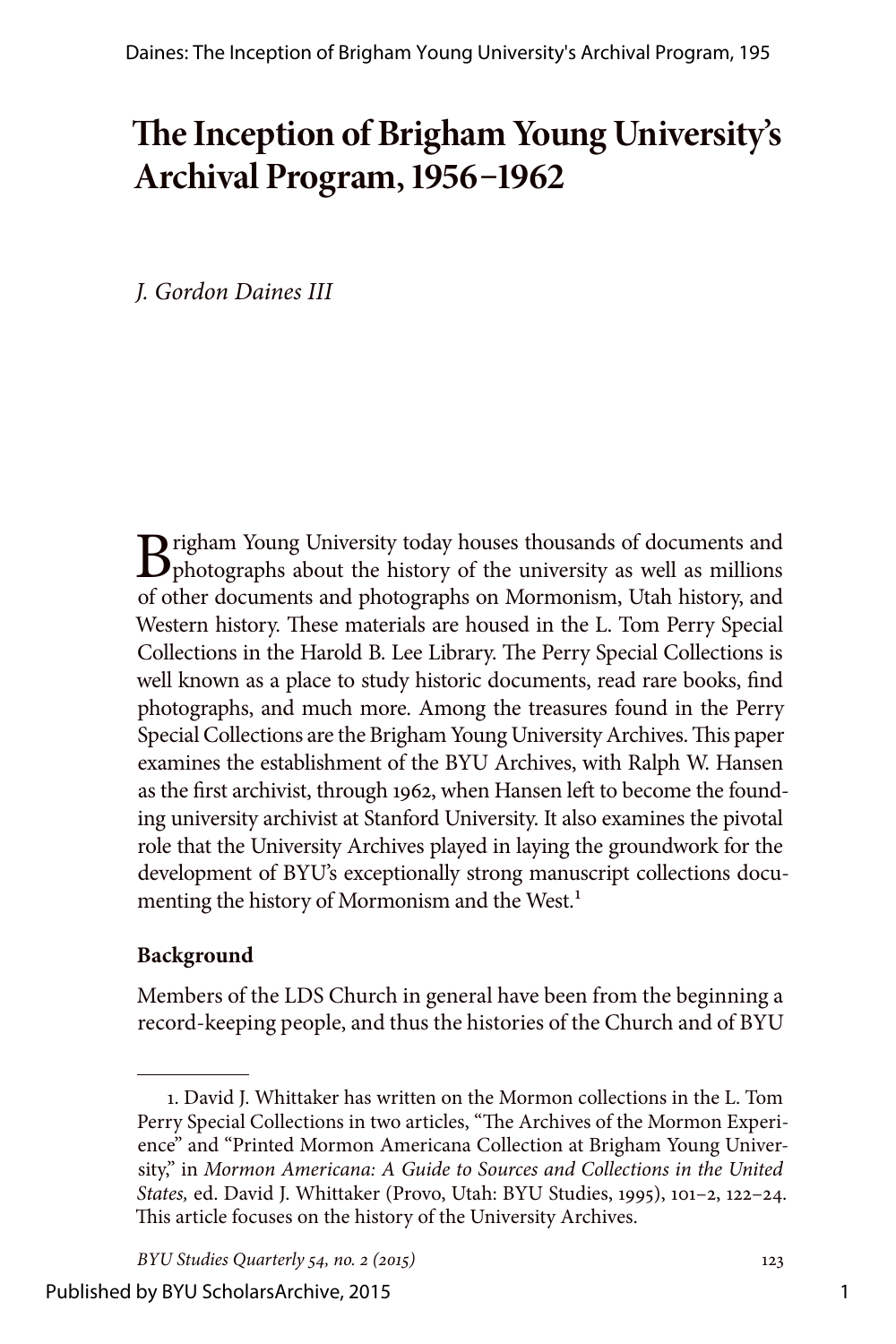are informed by a rich variety of manuscripts and archival materials. Brigham Young Academy was founded in 1875 by Brigham Young with the intention that secular knowledge be tempered by the sacred. Young told Karl G. Maeser, the new institution's first full-time principal, that "neither the alphabet nor the multiplication table were to be taught without the Spirit of God."2 Maeser's emphasis on the sacred is a touchstone that continues to guide BYU in the twenty-first century.

Maeser's successor, Benjamin Cluff Jr., felt strongly that the academy needed to have high caliber academics along with its emphasis on the sacred. He wrote a colleague that "we want, therefore, the most modern methods and the best trained teachers we can get."3 Cluff successfully lobbied the academy's board of trustees in 1903 to change the institution's name to Brigham Young University.4

In May 1921, newly appointed university president Franklin S. Harris articulated his vision for BYU. He told students and faculty, "The President of the Church Commission of Education and all who have anything to do with Church schools are determined to make this 'the great Church University.'"5 Harris was interested in seeing the university continue to build on the spiritual foundation laid by Karl G. Maeser and the educational excellence added by Benjamin Cluff Jr. Harris intended that BYU become a university in deed as well as name.<sup>6</sup> His efforts led to the successful accreditation of the university in the mid-1920s and laid the groundwork for the university's expansion in the 1950s and 1960s under Ernest L. Wilkinson.

The university administrations following those of Maeser and Cluff have worked diligently to augment and solidify the unique blend of the sacred and the secular established by these men. Given the institution's

<sup>2.</sup> Dedicatory exercises of the Brigham Young Academy Building, 1892, UA SC 33, p. 2, L. Tom Perry Special Collections, Harold B. Lee Library, Brigham Young University, Provo, Utah.

<sup>3.</sup> Benjamin Cluff Jr. to George H. Brimhall, November 12, 1893, UA 1093, Benjamin Cluff Jr. Presidential Records, 1892–1904, Perry Special Collections.

<sup>4.</sup> Ernest L. Wilkinson, ed., *Brigham Young University: The First One Hundred Years*, 4 vols. (Provo, Utah: Brigham Young University Press, 1975), 1:375–381.

<sup>5. &</sup>quot;Dr. Harris, Pres.-Elect Visits School," *White and Blue*, May 4, 1921, 1, Perry Special Collections.

<sup>6.</sup> For more information about Harris's vision for the university, see J. Gordon Daines III, "'The Vision That You Have . . . Augurs Well for the Development of Still Better Things': The Role of Accreditation in Securing the Future of Brigham Young University, 1921–1928," *BYU Studies* 49, no. 2 (2010): 63–92.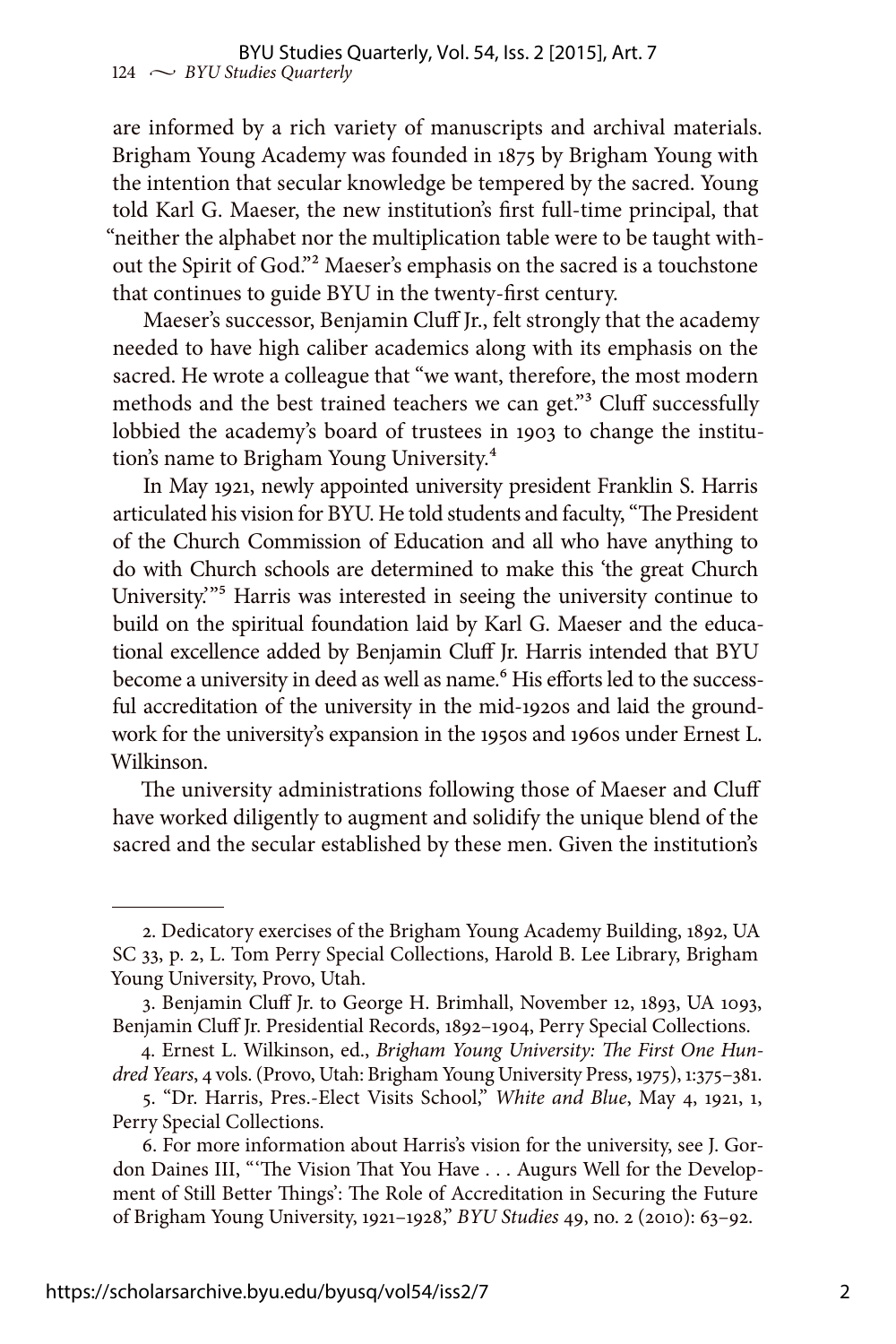rich history, it is surprising that meaningful efforts to collect and write a rigorously documented history of BYU were not begun until the 1950s, the decade in which the University Archives developed.

That time period saw tremendous growth for college and university archives nationally. While a few institutions of higher education had established college and university archives prior to the 1950s, the vast majority had not.7 The growth of enrollment at colleges and universities post–World War II led many institutions to look for ways to preserve the history of their institutions. The establishment of an archival program was seen as an important way to do so. Important early archival repositories in the West include the Bancroft Library at the University of California, Berkeley (founded in 1905), $^8$  the Huntington Library (founded in 1919), $9$  and the American Heritage Center at the University of Wyoming (founded in 1945).<sup>10</sup> The development of these institutions shaped what was collected at the BYU Archives but had little direct impact on the development of the Archives itself.

While the BYU Archives, founded in 1956, cannot claim the distinction of being the first archival program in Utah—that distinction belongs to the Utah State Archives and Records Service, which was founded in  $1954^{11}$ —it was the first college or university archival program

<sup>7.</sup> Patrick M. Quinn notes, "The emergence of large numbers of archival repositories at colleges and universities in the United States is a relatively new phenomenon dating only from the 1950s." William J. Maher, *The Management of College and University Archives* (Lanham, Md.: Society of American Archivists and the Scarecrow Press, 1992), ix. For more information on the growth of college and university archives in the 1950s and 1960s, see Bessie Schina and Garron Wells, "University Archives and Records Programs in the United States and Canada," *Archival Issues* 27, no. 1 (2002): 35–52; Robert M. Warner, "The Status of College and University Archives," *American Archivist* 31 (July 1968): 235–37; and Nicholas C. Burckel and J. Frank Cook, "A Profile of College and University Archives in the United States," *American Archivist* 45 (Fall 1982): 410–28.

<sup>8. &</sup>quot;Brief History," The Bancroft Library, [http://bancroft.berkeley.edu/info/](http://bancroft.berkeley.edu/info/history.html) [history.html](http://bancroft.berkeley.edu/info/history.html) (accessed September 24, 2014).

<sup>9. &</sup>quot;About the Huntington," The Huntington, [http://www.huntington.org/](http://www.huntington.org/WebAssets/Templates/content.aspx?id=56) [WebAssets/Templates/content.aspx?id=56](http://www.huntington.org/WebAssets/Templates/content.aspx?id=56) (accessed September 24, 2014).

<sup>10. &</sup>quot;About the AHC [American Heritage Center]," University of Wyoming, <http://www.uwyo.edu/ahc/about/> (accessed September 24, 2014).

<sup>11.</sup> Cory L. Nimer and J. Gordon Daines III, "The Development and Professionalization of the Utah State Archives, 1897–1968," *Journal of Western Archives* 3, no. 1 (2012): 13, available at [http://digitalcommons.usu.edu/westernarchives/](http://digitalcommons.usu.edu/westernarchives/vol3/iss1/5) [vol3/iss1/5](http://digitalcommons.usu.edu/westernarchives/vol3/iss1/5).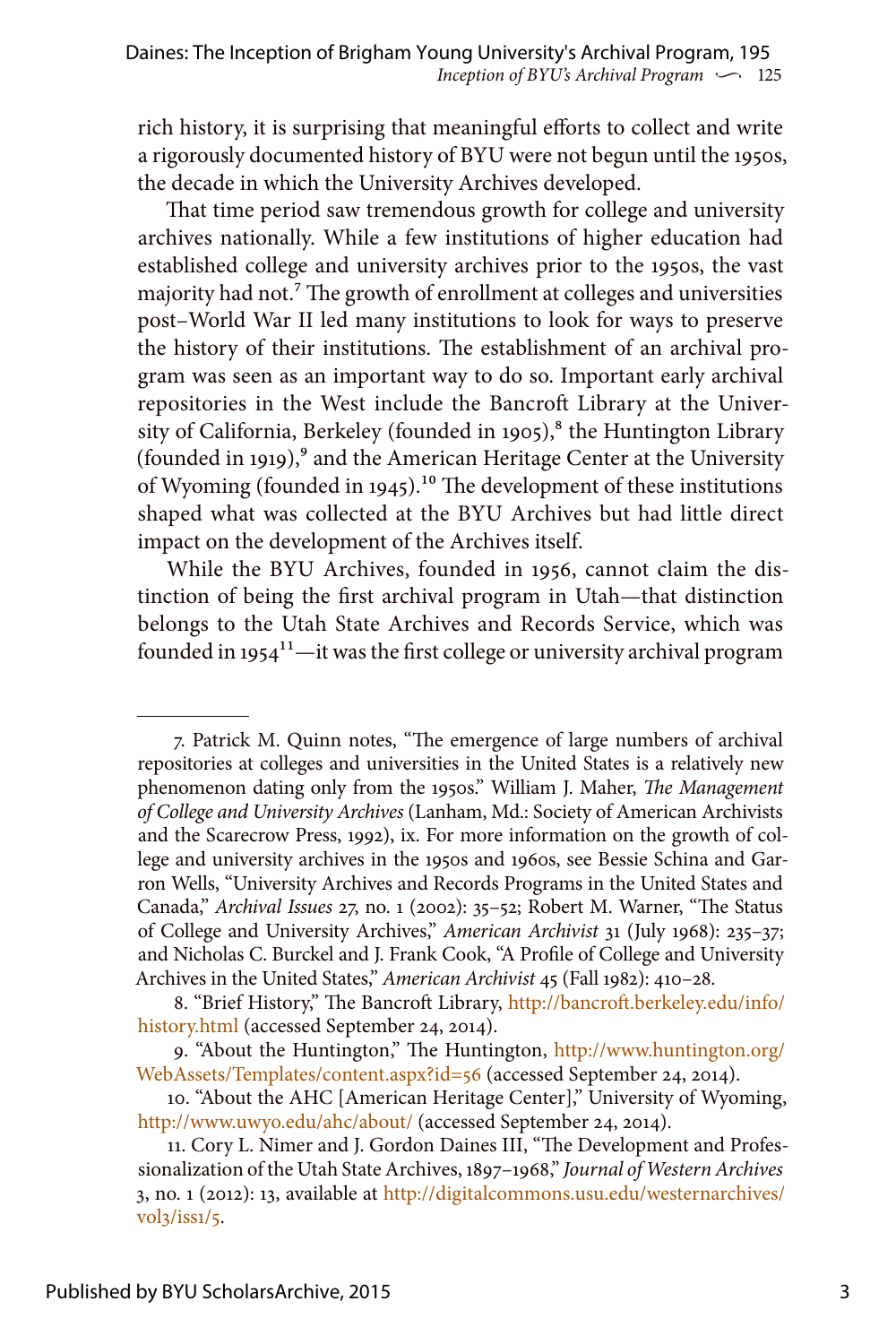in the state. The Southern Utah University archives was established in  $1962$ <sup>12</sup> the Utah State University archives was established in  $1965$ <sup>13</sup> and the University of Utah archives was established in the late 1960s.<sup>14</sup>

### **Documenting the "Great Church University"**

In 1954, S. Lyman Tyler was appointed director of the BYU library, and he desired to see it become a first-rate university library. From the beginning, he was concerned about the historical records of the university. His interest in caring for the archival materials created by BYU is evidenced by his decision to join the Society of American Archivists (SAA) in late 1954. Tyler looked to that society for guidance in how to estab-



S. Lyman Tyler, who served as director of the university library at BYU from 1954 until 1966. Courtesy L. Tom Perry Special Collections.

lish a university archive, what records to preserve, and how to preserve them.15 Among the books that informed the library policy that he developed was *The University Library,* by Louis Round Wilson and Maurice F. Tauber. The book's chapter "Book Collections: Special Materials" emphasized the importance of an archives and manuscripts program to a university library,<sup>16</sup> which clearly fit into Tyler's conception of a first-rate library.

Tyler's desire to appropriately care for the university's archival materials led him to have informal conversations with several university administrators about

<sup>12.</sup> Anne Okerlund Leavitt, *Southern Utah University—the First Hundred Years: A Heritage History* (Cedar City: Southern Utah University Press, 1997), 192.

<sup>13.</sup> Ann Buttars, interviewed by J. Gordon Daines III and Cory L. Nimer, November 16, 2012, 1; copy in the possession of the author.

<sup>14.</sup> Nimer and Daines, "Development and Professionalization," 25.

<sup>15.</sup> William D. Overman to S. Lyman Tyler, December 6, 1954, UA 549, box 28, folder 4, Perry Special Collections.

<sup>16.</sup> Louis Round Wilson and Maurice F. Tauber, *The University Library* (Chicago: University of Chicago Press, 1945), 353–81.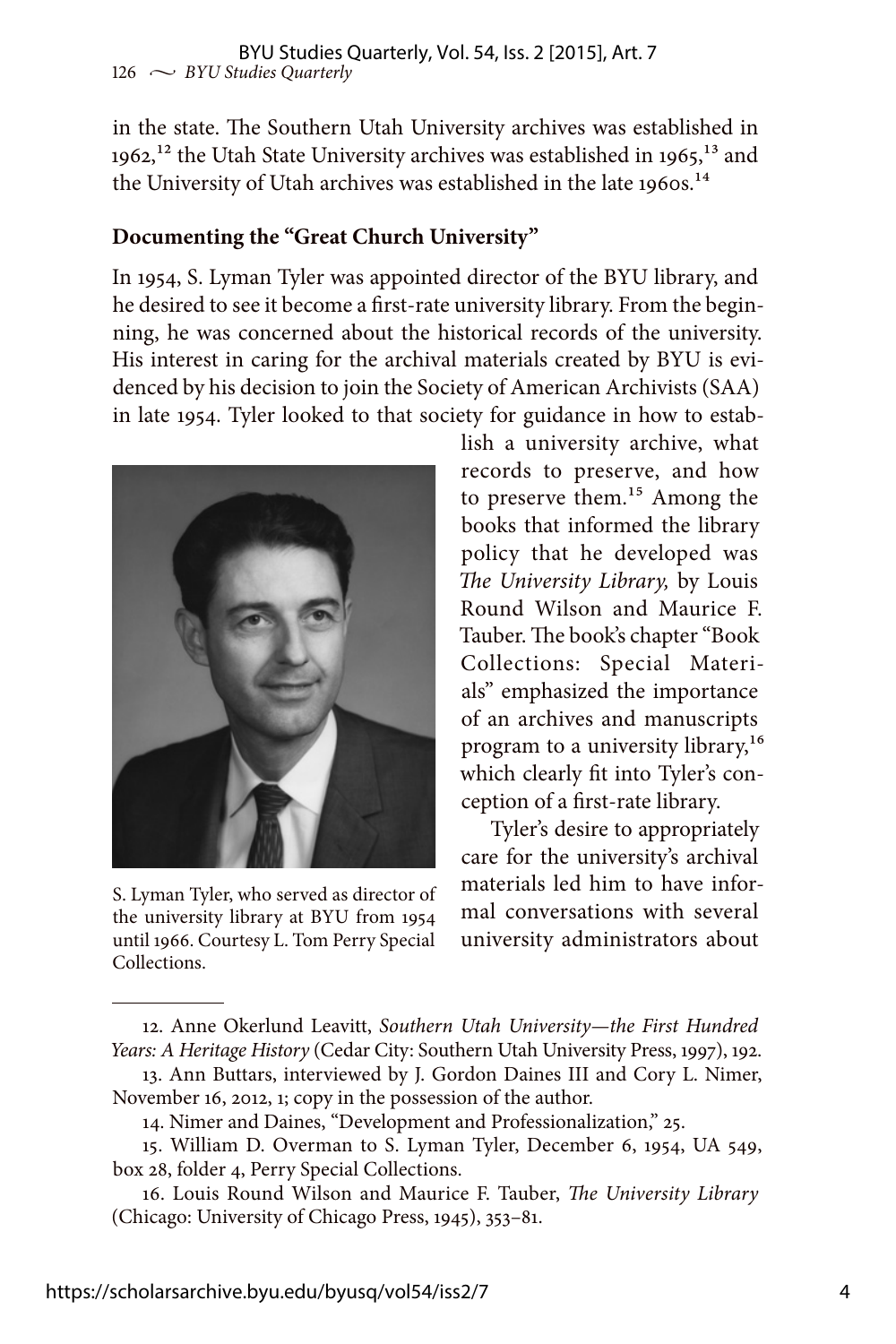*Inception of BYU's Archival Program*  $\sim$  127 Daines: The Inception of Brigham Young University's Archival Program, 195



BYU President Ernest L. Wilkinson, who understood the importance of documenting the past and supported S. Lyman Tyler's efforts to better document BYU's history. Courtesy L. Tom Perry Special Collections.

the need for a university archive. He expressed his concern about the "physical facilities to care for the archival materials of the Brigham Young University and the Church School System" in a memo to them in early January 1956. In the memo, he posed a series of questions that needed to be answered before an archive could be established. What should be housed in the archives? When should files be transferred from campus entities to the archives? What type of storage facility is necessary for these types of materials? How available should the archival materials be? Where would patrons use the archival materials?17 Tyler relied on discussions with archival colleagues in Utah and the resources provided by SAA to

outline a policy, especially regarding what materials should be archived. These discussions were on Tyler's mind when he approached President Ernest L. Wilkinson about putting together a library policy for the university.

In March 1956, he appealed to Wilkinson, saying that it "is an established practice for the governing body of the university to make a statement of policy concerning the library to enable the Director of Libraries to carry on efficiently the functions of the university." Tyler indicated that such a statement emanating from Wilkinson's office would "greatly facilitate the functions of the Director of Libraries."18 Tyler's memo initiated a discussion with Wilkinson that lasted three weeks and resulted in a policy governing the library of BYU.

<sup>17.</sup> S. Lyman Tyler to Bliss Crandall, Clyde Sandgren, Lucille Spencer, and Kiefer Sauls, March 5, 1956, UA 549n, box 1, folder 1, Perry Special Collections.

<sup>18.</sup> S. Lyman Tyler to Ernest L. Wilkinson, March 6, 1956, UA 614, box 38, folder 2, S. Lyman Tyler Papers, Perry Special Collections.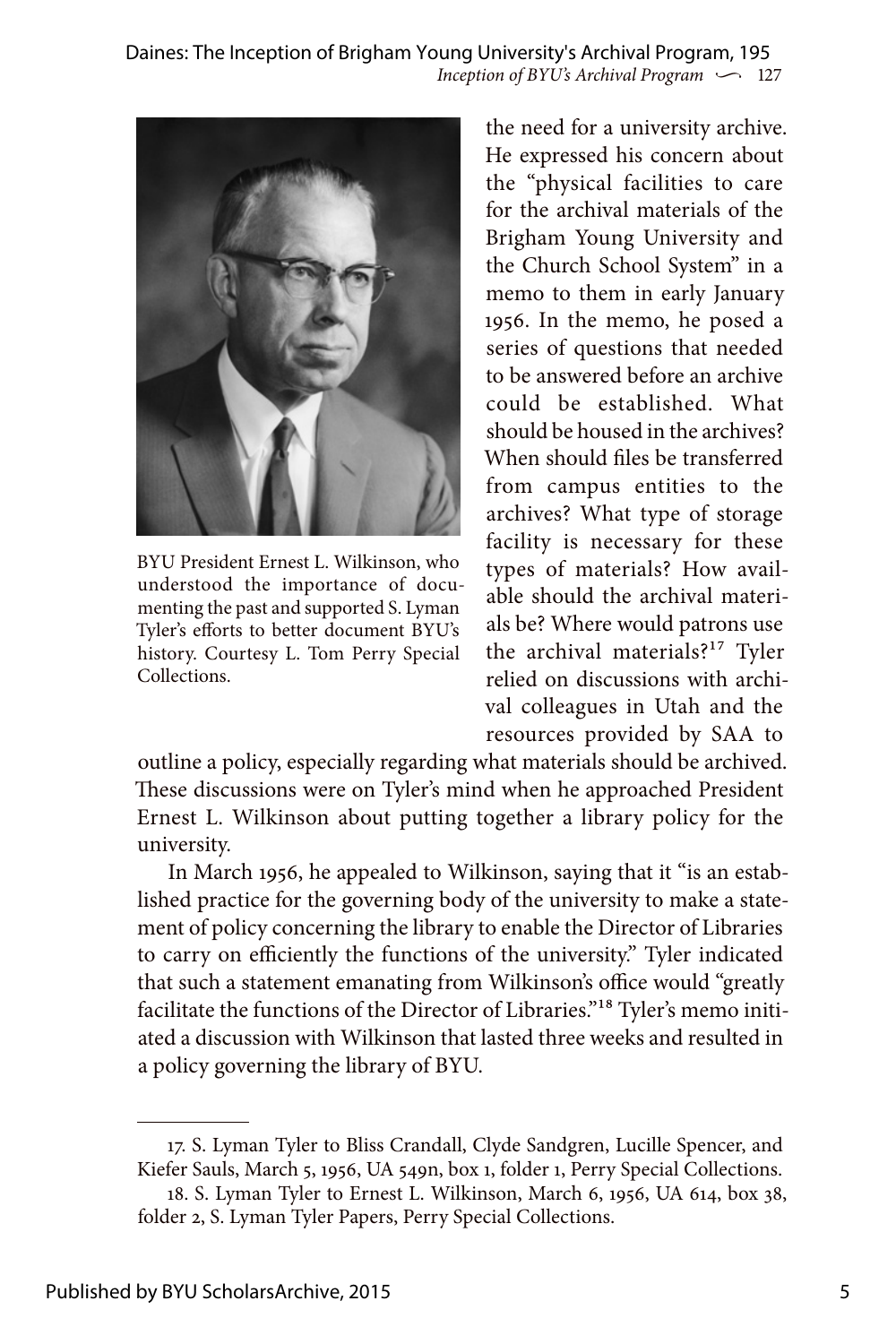#### $128 \sim$  *BYU Studies Quarterly* BYU Studies Quarterly, Vol. 54, Iss. 2 [2015], Art. 7



S. Lyman Tyler, in his office. He crafted a library policy statement that allowed for the creation of the University Archives. Courtesy L. Tom Perry Special Collections.

A directive under President Wilkinson's signature went out to the whole university on March 26, 1956, including an important statement about archiving university records. Point 15 of this library policy stated, "The Director of Libraries is also designated historian and archivist for the Unified Church School System. As such he is authorized to take the necessary steps to insure the maintenance of proper systems for caring for the official records of the Brigham Young University and of the various other units of the Church School System."19 The new policy's appointment of BYU's library director as the "designated historian and archivist for the Unified Church School System" underscored Wilkinson's firm belief that BYU was central to the Church's educational program. The Unified Church School System had been created at the urging of Wilkinson in 1953 when the LDS First Presidency "decided to consolidate all Church schools under one administrator."<sup>20</sup> That administrator was President Wilkinson. The new policy put Tyler in a position to establish an archive at BYU.

<sup>19.</sup> Ernest L. Wilkinson to S. Lyman Tyler, March 26, 1956, UA 614, box 38, folder 2, Perry Special Collections.

<sup>20.</sup> Wilkinson, *First One Hundred Years*, 2:572–74.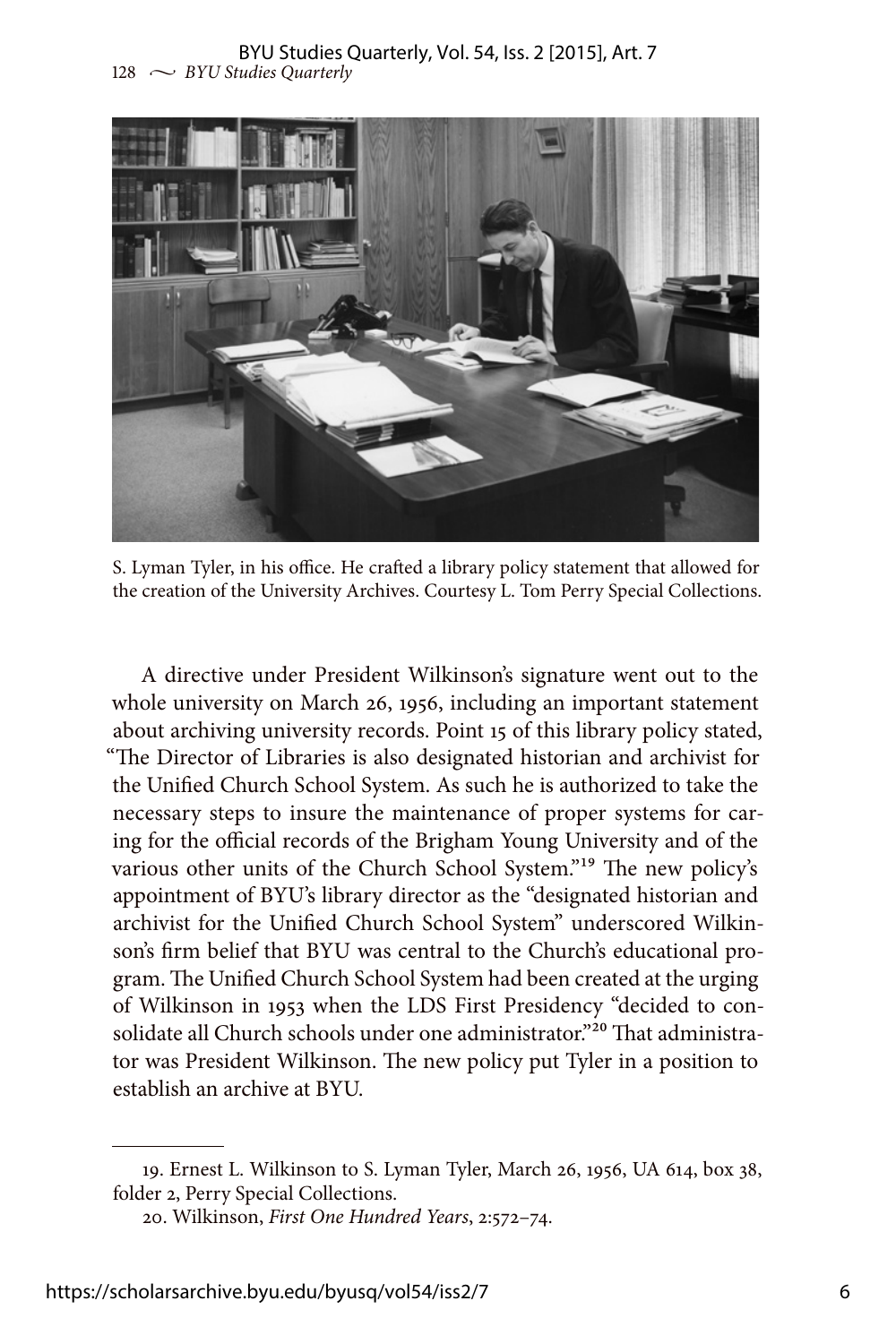*Inception of BYU's Archival Program*  $\sim$  129 Daines: The Inception of Brigham Young University's Archival Program, 195

#### **Establishing the BYU Archives**

After receiving President Wilkinson's signature on the library policy, Tyler wasted little time in establishing the University Archives. He asked Ralph W. Hansen if he would be interested in the challenge of establishing an archive for the university, and Hansen accepted. Hansen had been working as an assistant reference librarian in the library since 1953. He had also recently completed a master's degree in history and seemed to have the historical understanding that Tyler was looking for.<sup>21</sup>

Since Hansen had no archival experience, Tyler arranged for him to receive training at the Harvard-Radcliffe Institute for Historical and Archival Manage-



Ralph W. Hansen, who served as BYU's first archivist. Courtesy L. Tom Perry Special Collections.

ment during the summer of 1956. The six-week program attended by Hansen was taught by Lester Cappon.<sup>22</sup> The focus of the program was how to prepare collections for research use and how to provide adequate reference service. Participants also "took field trips to the Records Center in Boston, to historic houses, to a large microfilming company; we had a number of visitors come in and speak—they came and spoke the whole day about their particular specialty, and there were university archivists, historical society directors, people from the National

<sup>21.</sup> Ralph Hansen, oral history, August 21–24, 1979, p. 1, MSS 295, box 5, folder 12, Ralph W. Hansen Papers, Special Collections and Archives, Albertsons Library, Boise State University.

<sup>22.</sup> Ralph W. Hansen to George P. Hammond (Librarian, Bancroft Library, UC–Berkeley), October 30, 1961, MSS 295, box 4, folder 2, Special Collections and Archives, Albertsons Library, Boise State University. The Harvard-Radcliffe Institute for Historical and Archival Management was held annually from 1954 to 1960. Cappon was director of the Institute of Early American History and Culture at the College of William and Mary. He was also a prominent member of the Society of American Archivists.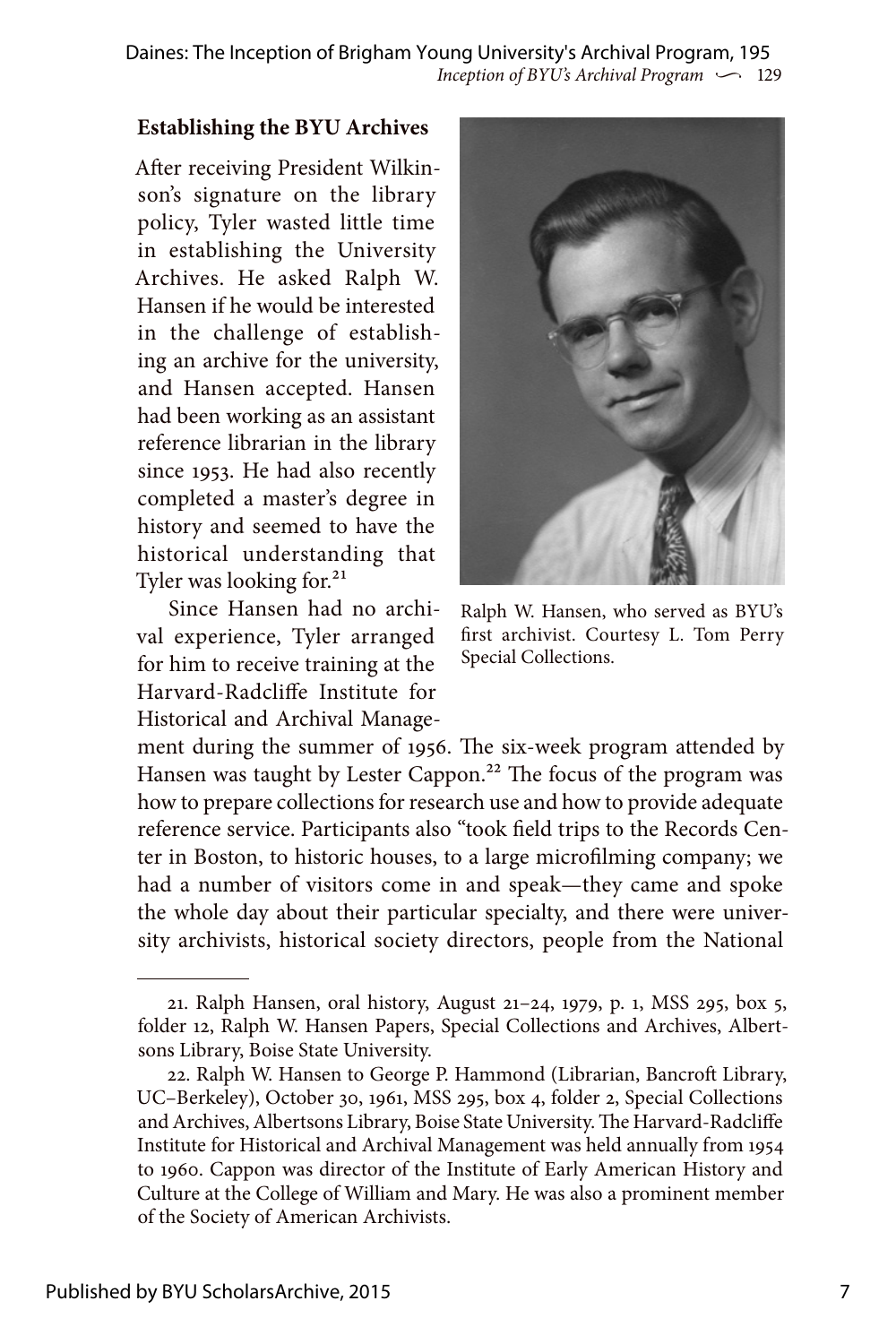

The Karl G. Maeser Memorial Building, ca. 1950. The fourth floor of the building served as the first home of the University Archives. Courtesy L. Tom Perry Special Collections.

Archives and others." The culminating event was preparing an archival project for research use. Hansen processed the papers of a former president of Radcliffe College.<sup>23</sup> Hansen's experience at the Harvard-Radcliffe Institute reinforced to him that "the purpose of the Archives Department is to collect, process, and preserve all university archival material both old and current."24

Hansen started on the archival program in September 1956, and work was "carried out on a part-time basis throughout the school year 1956–57." The newly established archive was housed on the fourth floor of the Karl G. Maeser Memorial Building.<sup>25</sup> The first step in establishing the archives was the creation of a disposal program so that the archivist

<sup>23.</sup> Hansen, oral history, p. 2.

<sup>24.</sup> Staff Manual, Library, Brigham Young University, June 1958, UA 614, box 55, folder 7, Perry Special Collections.

<sup>25.</sup> First Annual Report—University Archives, May 24, 1957, 1, UA 1068, box 15, folder 5, Perry Special Collections.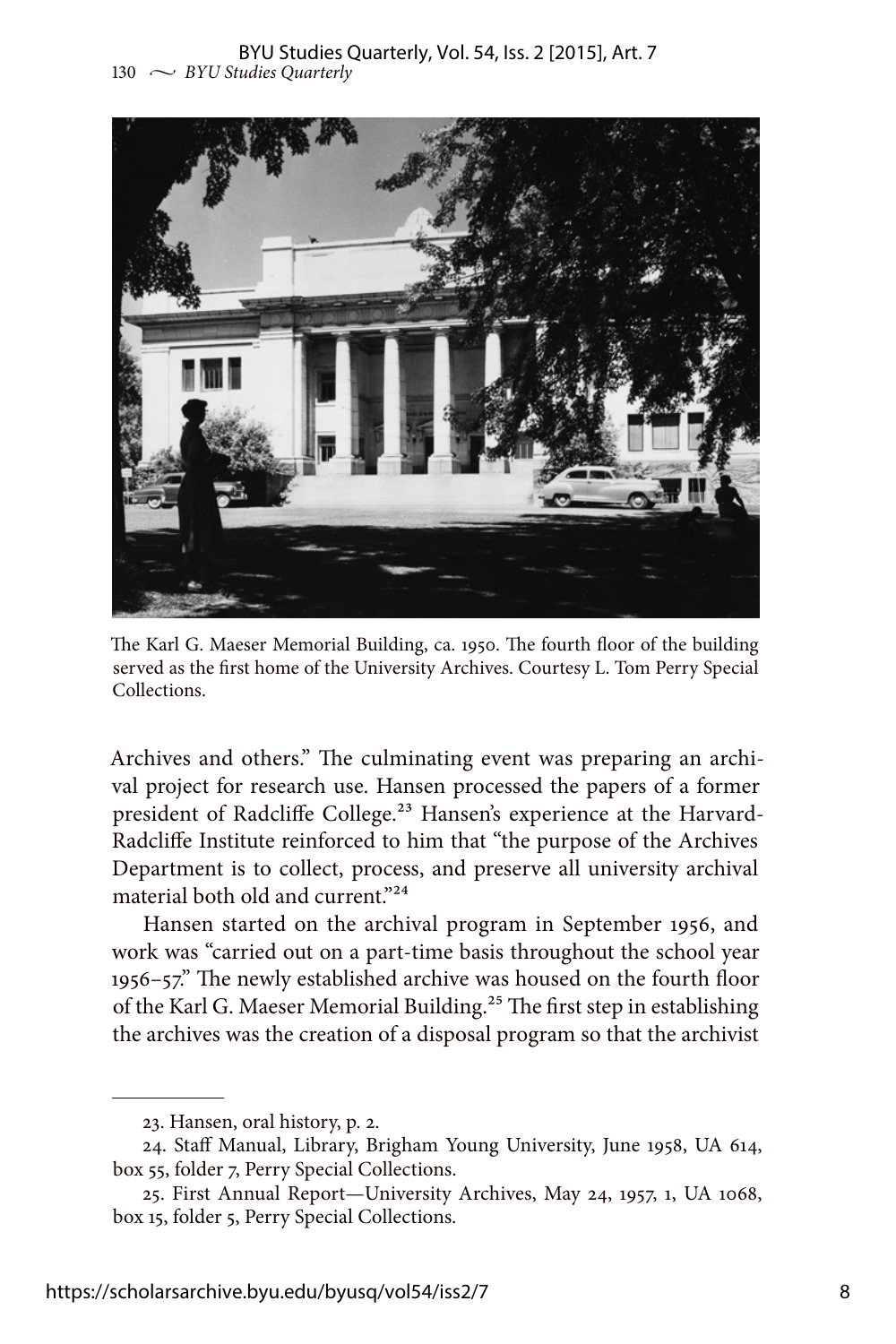could weed out and dispose of nonessential records. Hansen and Tyler determined that nonessential records are those created to facilitate certain activities that no longer have value once those activities are completed, such as routine administrative correspondence, transactional financial records, equipment requests, and other like records. Hansen worked with the library director, university counsel, and the university president to create a form regarding "all disposable items."26 The next step taken was processing<sup>27</sup> of materials deemed to have long-term value. These materials were placed in acid-free folders and Fiberdex cases. Hansen worked diligently to follow accepted archival practice and noted in the Archives' 1957 annual report, "As far as possible the manuscripts were left in the same order in which they were found. When no order was apparent the system obviously used in similar groups of papers was followed."28

Hansen described his archival activities in a letter to his archival mentor, Lester J. Cappon, noting that most of what he had accomplished in the fifteen months since the program's establishment had been done on a part-time basis. He wrote,

Immediately upon my return to Provo I was instructed to establish an archives for the university. This involved putting on overalls for a period of six months. After the cleaning was over, the archives had a home and I could begin to sort and collect the university archives. Since my appointment was on a half-time basis, progress the first year was slow. [Hansen had continued serving as a reference librarian when he was appointed university archivist.] This year the position of archivist is a full time responsibility and progress is being made in acquainting the faculty and staff with the services available from the archives.

He also explained that he had visited several archives and attended the annual convention of the Society of American Archivists in Columbus, Ohio, during the summer.<sup>29</sup>

<sup>26.</sup> First Annual Report—University Archives, 3.

<sup>27.</sup> *Processing* is the term used by archivists to describe the actions they take to prepare archival and manuscript collections for research use. Typical activities include reboxing materials, labeling boxes, and creating access points (catalog records, finding aids, and so on).

<sup>28.</sup> First Annual Report—University Archives, 5.

<sup>29.</sup> Ralph W. Hansen to Lester J. Cappon, November 14, 1957, UA 549n, box 1, folder 1, Perry Special Collections.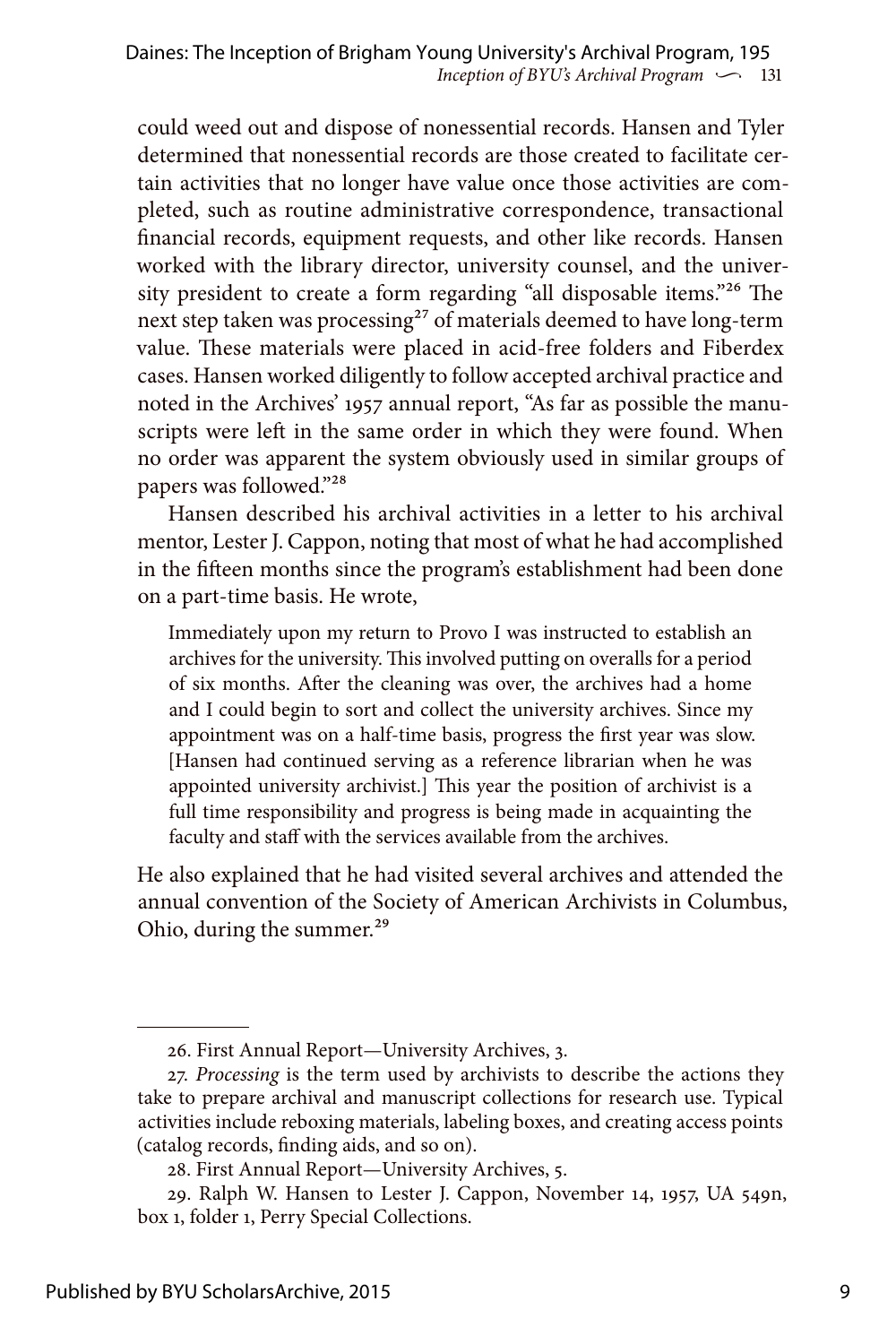#### **Preserving Presidential Papers**

Among the records that Hansen and Tyler worked first to protect were the papers of BYU presidents. Unfortunately, Hansen found no documents from Karl G. Maeser's term among the records he inherited.<sup>30</sup> In the library's 1961 ten-year report, Tyler wrote,

Early in the present decade it was discovered that archival materials essential to document the history of the university were not being adequately cared for. As an example most of the correspondence from the Maeser period had either been destroyed or had otherwise been lost to the University. To remedy this situation the library was charged with the responsibility of developing a program of records management and of providing facilities essential to the care and preservation of archival materials created by the Brigham Young University and the Unified Church School System.<sup>31</sup>

Records from the terms of later presidents were more plentiful and show the development of the university. It is worth listing a few highlights from those records here. The records of Benjamin Cluff Jr. show that he was constantly recruiting new faculty members and looking for ways to help existing faculty improve their teaching credentials. He wrote to a colleague explaining "that every encouragement should be given the professors to work up in their branches and it shall be my policy as principal so long as I may be honored with that title, to encourage teachers to study, and furnish means for study, and I might say that positions in the Academy should depend on merit."<sup>32</sup> Cluff's records include documents about his educational experiences at the University of Michigan and his South American expedition.

The records of George H. Brimhall document financial difficulties in paying faculty and Brimhall's efforts to guide "an institution still struggling to find a balance between its two identities,"<sup>33</sup> secular and spiritual. The records include information on one of the most trying episodes of

<sup>30.</sup> First Annual Report—University Archives, 4. Some Maeser records were preserved at the Church Archives in Salt Lake City. Alma P. Burton to Ralph Hansen, February 28, 1957, UA 549n, box 1, folder 1, Perry Special Collections.

<sup>31.</sup> Ten Year Report of the University Library, 1951–1961, UA 614, box 29, folder 2, Perry Special Collections.

<sup>32.</sup> Benjamin Cluff Jr. to George H. Brimhall, November 12, 1893, UA 1093, Perry Special Collections.

<sup>33.</sup> Mary Jane Woodger and Joseph H. Groberg, *From the Muddy River to the Ivory Tower: The Journey of George H. Brimhall* (Provo, Utah: BYU Studies, 2010), xx.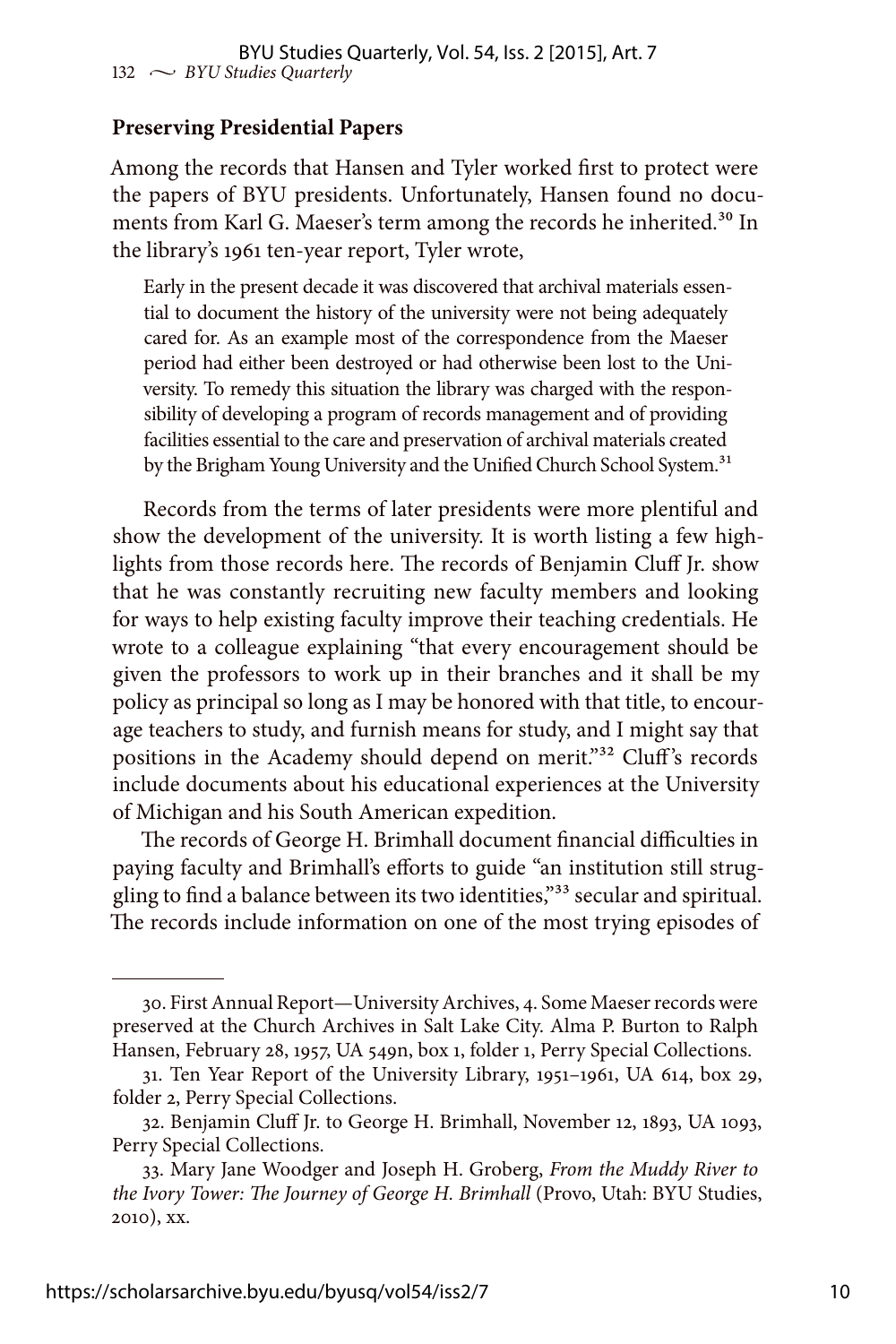the early university, the Modernism Crisis of  $1911$ <sup>34</sup> Brimhall wrote to Reed Smoot following this incident, "I am ready to say that if the life of the college depends upon any number of men out of harmony with the brethren who preside over the Church, then it is time for the college to die. . . . The school follows the Church, or it ought to stop."<sup>35</sup> Records also document the expansion of university buildings to upper campus<sup>36</sup> as well as the increasing student body.

Franklin S. Harris's records are evidence of his efforts to see BYU accredited as a college and then a university by the Association of American Universities. Under Harris's leadership, the university became the Church teachers' college and played a central role in providing teachers for the seminary and institute program.<sup>37</sup> Harris's vision of the university that "all Mormondom cannot be educated here but I hope to see the time when two of a city and two of a county will come here to become leaders" still resonates today and plays an important part in the current mission of the university.<sup>38</sup> Key to Harris's vision was developing a

<sup>34.</sup> The Modernism Crisis arose when three university faculty members were dismissed for their outspoken teaching of evolutionary Darwinism and higher biblical criticism. More information on the crisis can be found in Wilkinson, *First One Hundred Years,* 1:412–32; and Gary James Bergera, "The 1911 Evolution Controversy at Brigham Young University," in *The Search for Harmony: Essays on Science and Mormonism,* ed. Gene A. Sessions and Craig J. Oberg (Salt Lake City: Signature Books, 1994), available at [http://signaturebookslibrary.org/the](http://signaturebookslibrary.org/the-1911-evolution-controversy-at-brigham-young-university/) [-1911-evolution-controversy-at-brigham-young-university/](http://signaturebookslibrary.org/the-1911-evolution-controversy-at-brigham-young-university/) (accessed December 1, 2014).

<sup>35.</sup> George H. Brimhall to Reed Smoot, March 8, 1911, UA 1092, Perry Special Collections.

<sup>36.</sup> The original campus was located where the current Provo City Library is and is often referred to as lower campus. Upper campus refers to the site of the current campus of Brigham Young University. Lower campus was three to five buildings located on University Avenue between 500 North and 600 North. The first building on upper campus was the Maeser Building completed in 1911. At the time Hansen became university archivist, the modern campus was beginning to take shape.

<sup>37.</sup> For more information on the developing seminary and institute program and its ties to BYU, see Casey Paul Griffiths, "Joseph F. Merrill and the Transformation of Church Education," in *A Firm Foundation: Church Organization and Administration,* ed. David J. Whittaker and Arnold K. Garr (Provo, Utah: Religious Studies Center, 2011), 377–402, and Casey P. Griffiths, "Joseph F. Merrill and the 1930–1931 LDS Church Education Crisis," *BYU Studies* 49, no. 1 (2010): 92–134.

<sup>38. &</sup>quot;Dr. Harris, Pres.-Elect Visits School," *White and Blue*, May 4, 1921, 1, Perry Special Collections.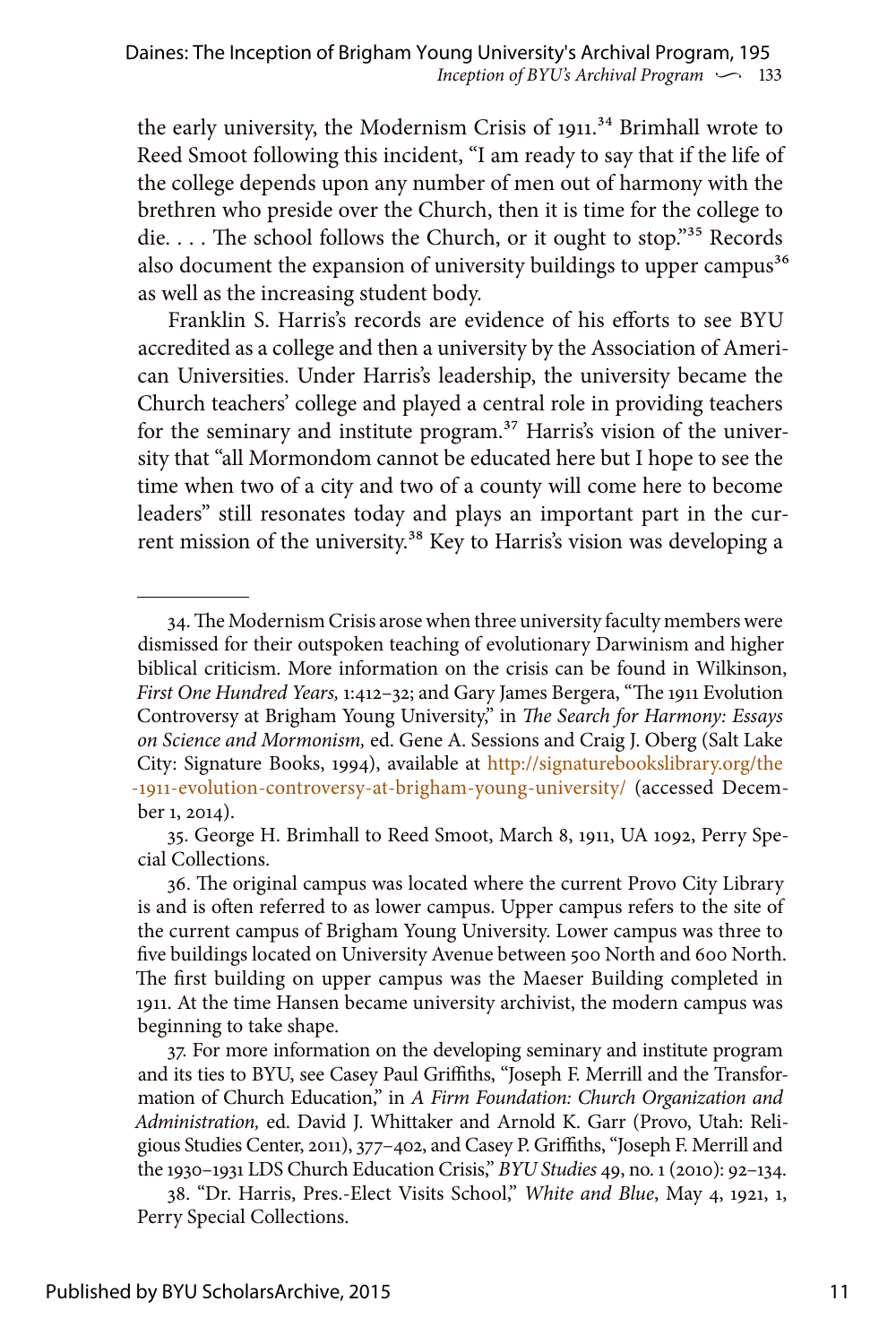strong library at the university. Upon learning that his efforts to secure Church funding for a new library building were successful, Harris wrote to a colleague, "We were all very much elated yesterday because Wednesday the Church Board of Education decided to build us a fine library building on the hill."<sup>39</sup> The Heber J. Grant Library was the first building dedicated to house the university's library collections. It served as the university library from 1925 to 1961.<sup>40</sup>

Records of Howard S. McDonald's term show that the GI Bill resulted in many more students, straining the existing capacity of the campus and the ability of the faculty to offer appropriate courses, because many returning veterans were interested in vocational education. McDonald wrote to a faculty member, "As you know, the University is facing a real challenge this coming fall. Our manpower, equipment, housing, and all of our facilities will be taxed to the limit if we accomplish what we have in mind for the students who will enroll with us."<sup>41</sup> McDonald's papers also underscore the commitment of the LDS Church to provide educational opportunities enriched by the gospel of Jesus Christ to its members. In a letter to the Church commissioner of education, Franklin L. West, McDonald explained why they were requiring a character recommendation form for new students. He wrote, "We want people to know that this is a Church Institution, and that the young people here have the highest of ideals. We do not want people here who have no desire to conform to the standards of the Church."42

Without the thoughtful and careful efforts of Tyler and Hansen, these records might not have been preserved and made accessible.

#### **The Struggle to Preserve Contemporaneous Documents**

In addition to valuing presidential papers, Hansen also worked to preserve important records that were then being created. His efforts to acquaint the faculty and staff with the services available from the

<sup>39.</sup> Franklin S. Harris to Fred Buss, August 8, 1924, UA 1089, Perry Special Collections.

<sup>40.</sup> For more information on the Heber J. Grant Library, see J. Gordon Daines III, "Charting the Future of Brigham Young University: Franklin S. Harris and the Changing Landscape of the Church's Educational Network, 1921– 1926," *BYU Studies* 45, no. 4 (2006): 68–98.

<sup>41.</sup> Howard S. McDonald to Miss Carma Ballif, July 31, 1946, UA 1087 Perry Special Collections.

<sup>42.</sup> Howard S. McDonald to Franklin L. West, September 6, 1946, UA 1087, Perry Special Collections.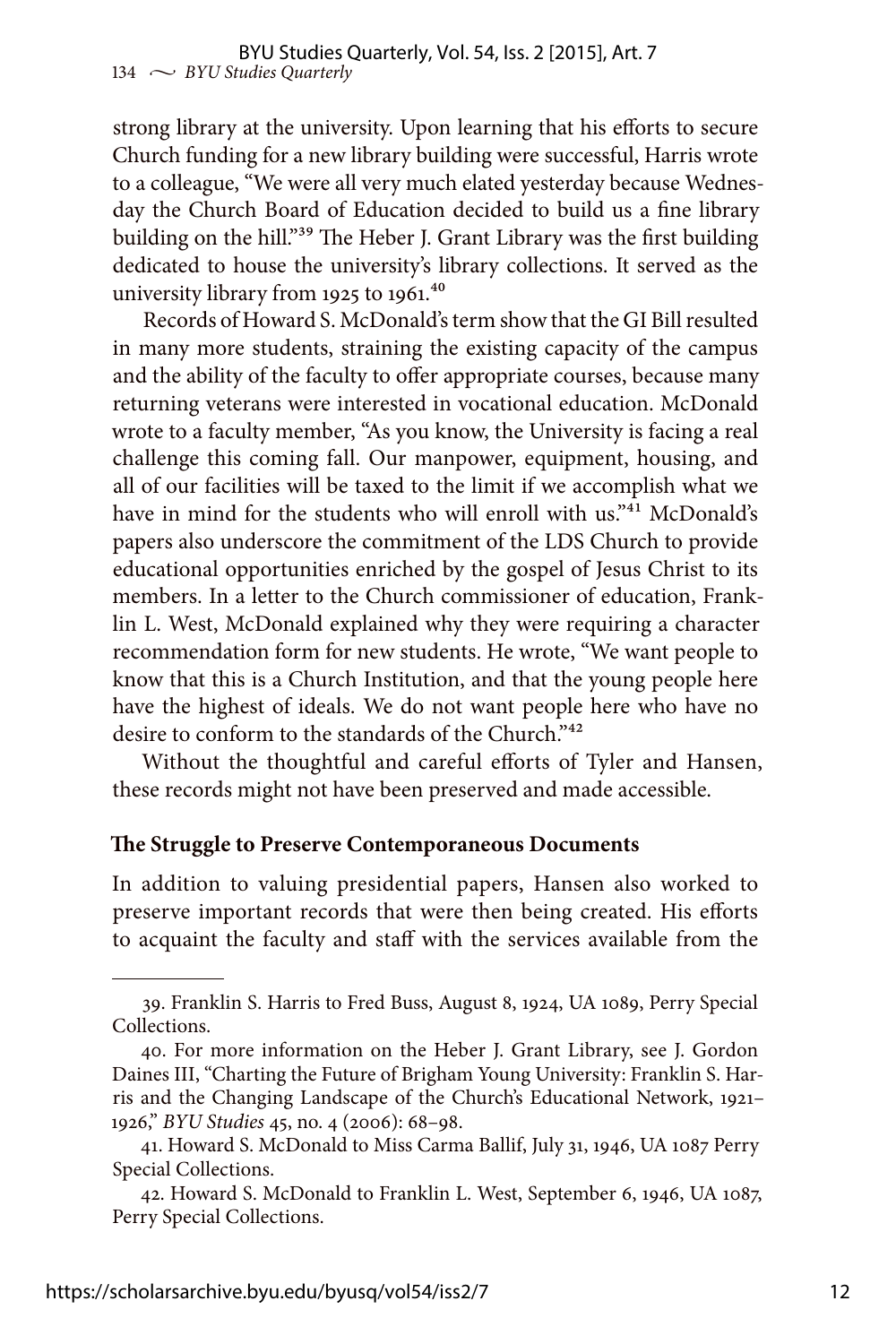archives relied on the backing of the administration. Hansen planned to educate university personnel about the importance of archives in an effort to make them archives conscious.<sup>43</sup> Hansen was also looking ahead; he asked permission to present a statement at the faculty conference that would be held before fall classes began: "In just eighteen years this institution will be celebrating its centennial, which will undoubtedly involve considerable historical research. If the faculty makes a university, faculty records should certainly make its history. You can perform your duty now by making provisions to deposit your papers with the archives."<sup>44</sup>

In 1958, Hansen noted that the University Archives was "in a more secure position than in the previous year. The archival program was included in the faculty handbook (p. 61) and support from the administration and various departments of the University was encouraging."45 Hansen noted that he had begun receiving records from various faculty members and several departments including women's physical education, music, and chemistry. These records included meeting minutes, departmental correspondence, and course syllabi. Hansen also noted that he had been given an assistant "trained archivist who worked twenty hours per week" and who created indexes "to the papers of presidents Cluff and Brimhall."46

Hansen continued working actively with faculty and staff to encourage them to donate materials to the archives. He asked Christen Jensen, who had served as acting president of the university twice, $47$  to "consider depositing with the archives, such manuscript items that you still have in your possession."<sup>48</sup> He also approached Clyde Sandgren, a university administrator, about updating the section in the faculty handbook concerning the University Archives. He added an introductory section defining archives and included a separate section on the records

<sup>43.</sup> First Annual Report—University Archives, 6.

<sup>44.</sup> Ralph Hansen to Lyman Tyler, September 1957, UA 549n, box 1, folder 1, Perry Special Collections.

<sup>45.</sup> Second Annual Report—University Archives, June 10, 1958, 1, UA 1068, box 15, folder 5, Perry Special Collections.

<sup>46.</sup> Second Annual Report—University Archives, 1.

<sup>47.</sup> Christen Jensen served as acting university president from 1939 to 1940 while President Franklin S. Harris was doing work in Iran and from 1949 to 1951 while the university searched for a replacement for Howard S. McDonald.

<sup>48.</sup> Ralph W. Hansen to Christen Jensen, May 21, 1958, UA 549n, box 1, folder 1, Perry Special Collections.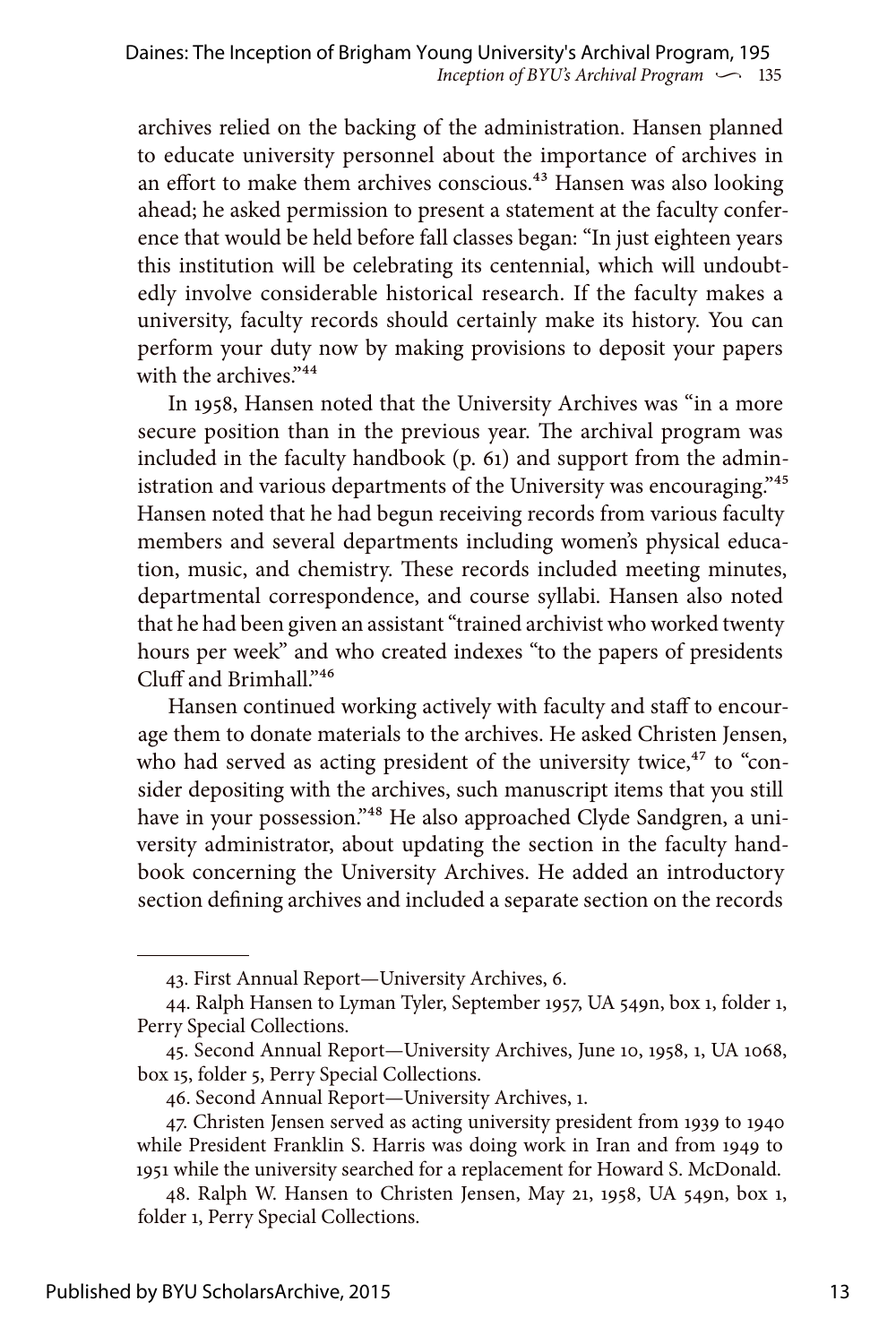management services that the archives was beginning to develop. Hansen defined the University Archives as "the depository for those *records* which are adjudged worthy of permanent preservation for reference and research purposes" and defined records as "all books, papers, maps, photographs, or other documentary materials, regardless of physical form or characteristics, made or received by the University in pursuance of its legal obligations or in connection with the transaction of its proper business and preserved or appropriate for preservation by that institution or its legitimate successor as evidence of its functions, policies, decisions, procedures, operations, or other activities or because of the informational value of the data contained therein."49 His definition was based on that of prominent archival thinker Theodore R. Schellenberg of the National Archives.50 The policy indicated that two copies of every item printed by BYU should be deposited in the archives, invited the faculty to submit teaching materials to the Archives, indicated that all correspondence was "University property and shall be delivered to the archivist as soon as not currently useful to the writer," and pointed out that no records could be destroyed without the express authorization of the archivist. It also included a section describing the records management services offered by the University Archives.<sup>51</sup> Hansen felt that the changes made to the policy allowed him to be more effective in working with departments to acquire their materials.

Two years later, Hansen continued to struggle with getting departments and faculty to submit materials to the University Archives. He wrote Earl C. Crockett, BYU academic vice president, asking him to remind the faculty of their responsibilities in this regard, writing, "We have also encountered some difficulty in obtaining copies of the minutes of the various college and department meetings. These form a vital

<sup>49.</sup> Ralph W. Hansen to Clyde Sandgren, December 19, 1958, UA 549n, box 1, folder 2, Perry Special Collections.

<sup>50.</sup> Schellenberg defined records as "all books, papers, maps, photographs, or other documentary materials, regardless of physical form or characteristics, made or received by any public or private institution in pursuance of its legal obligations or in connection with the transaction of its proper business and preserved or appropriate for preservation by that institution or its legitimate successor as evidence of its functions, policies, decisions, procedures, operations, or other activities or because of the informational value of the data contained therein." T. R. Schellenberg, *Modern Archives* (Chicago: Society of American Archivists, 1956), 16.

<sup>51.</sup> Hansen to Sandgren, December 19, 1958.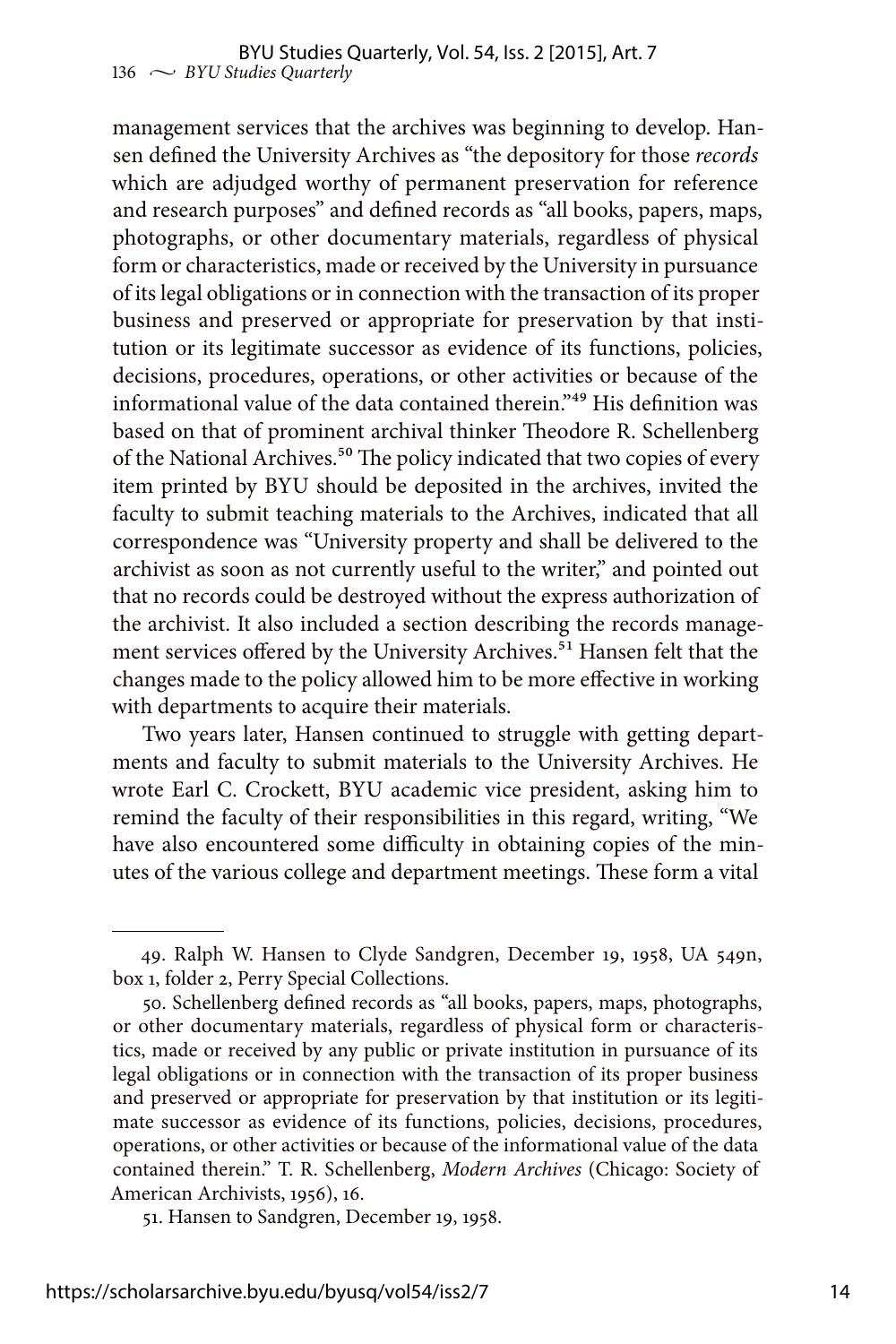part of the history of the university; it is essential that they be preserved in the archives."52

Hansen had only limited success in acquiring the records of faculty members. The papers of scientist Carl F. Eyring (UA 509) include correspondence concerning his research projects as well as records from his many years as dean of the College of Arts and Sciences. The papers of Wesley P. Lloyd (UA 183) document his activities as dean of students. The papers of geologist George H. Hansen (UA 509) contain photographs and documents concerning the College of Arts and Sciences.

Hansen had more success acquiring material from the administrative officials of campus departments. The University Speakers Bureau (UA 516) transferred correspondence related to speeches given by faculty members in the community. The University Program Bureau (UA 518) transferred scrapbooks and correspondence documenting the performing groups of the university to the archives. The Department of Athletics (UA 1327) transferred the records of athletic directors Floyd Millet and Edwin Kimball as well as other program information. The College of Family Living (UA 661) transferred correspondence, annual reports for the college and departments, budget information, meeting minutes, faculty files, and dean's office files.

Accepting departmental and university administrative records required that Hansen develop procedures for managing these materials. Confidential records could be viewed only by personnel from the originating office. Other records were available for public research. (This policy is similar to the access restrictions on university records today. Current records are restricted based on the source of the records, and older records can be viewed in person in the L. Tom Perry Special Collections reading room.) In 1957, the library had created the Special Collections department to manage all of the unique materials, including rare books, manuscripts, and archives in the library.<sup>53</sup>

Hansen understood that active collecting meant that there needed to be a place for the materials collected, and he was excited to be involved in the planning of a new library building for BYU. Planning for the building began in earnest in 1957, and in late 1958 Hansen wrote archivist

<sup>52.</sup> Ralph W. Hansen to Earl C. Crockett, October 4, 1960, UA 549n, Box 1 Folder 5, Perry Special Collections.

<sup>53.</sup> Chad Flake, interviewed by Russell C. Taylor, June 7, 2002, 16; copy in the possession of the author. When Special Collections was established in 1957 it had responsibility for the rare books held by the university.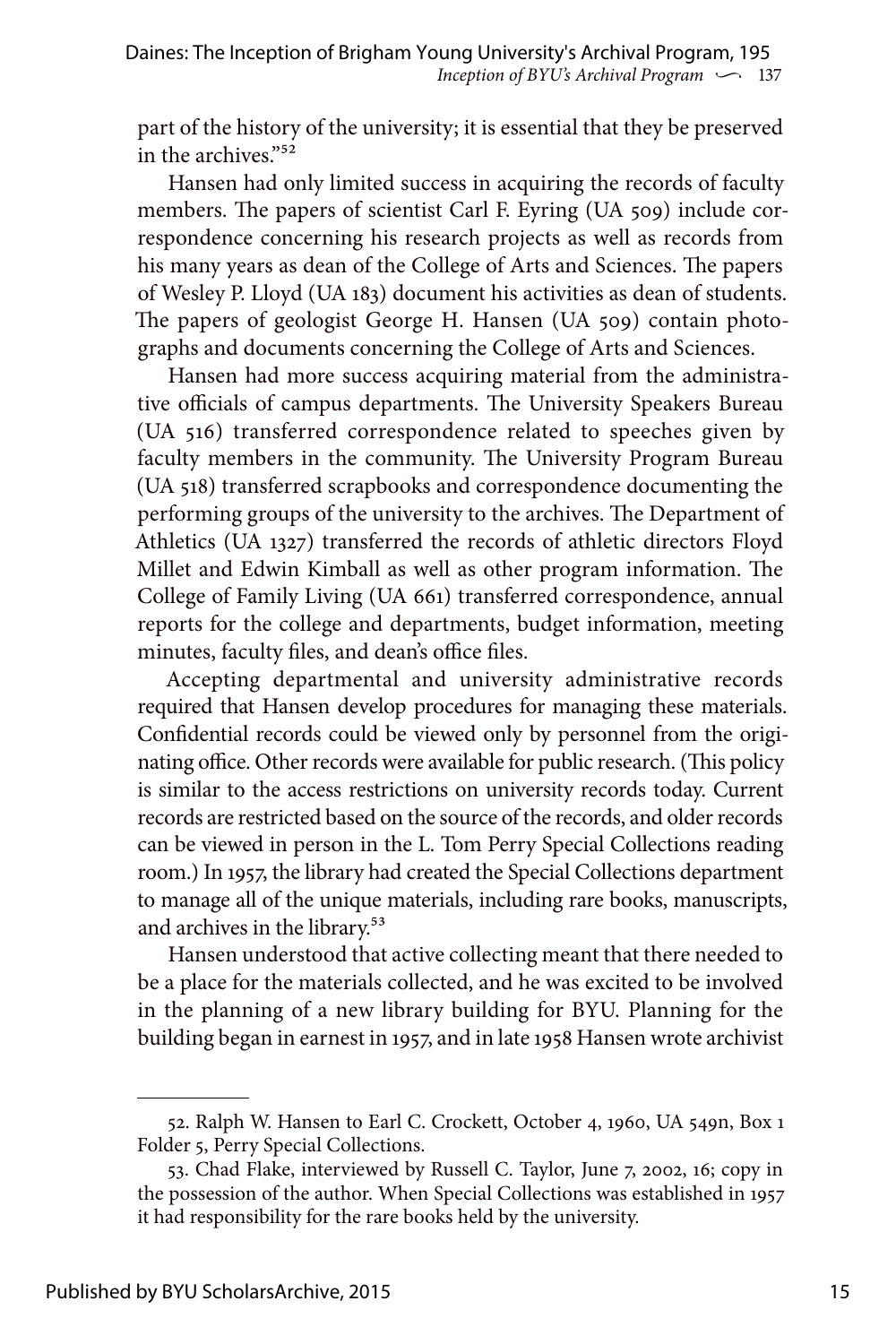Dolores Renze for advice on what equipment "should be built into a modern archives."54 Renze advised him to be concerned about being able to keep temperature and relative humidity stable.<sup>55</sup>

### **Manuscript Collections**

The year 1958 was energizing to Hansen because he had begun to emphasize the collecting of manuscript materials as well as university records—and he discovered that he really enjoyed manuscript collecting. Hansen had been given responsibility for manuscript collecting in 1957 but had not been able to do much with it. In March 1958, Hansen contacted W. Lester Bagley about Bagley's "collection of photographs pertaining to early pioneer Mormon trails, memorials, and residences."56 He explained to donor Fred Fellow why manuscript collections were so valuable to the university. He wrote, "We are ever grateful to friends of the University such as you whose donations are building up the manuscript collection of the library which makes it possible for our students to do intelligent research on the history of Utah."<sup>57</sup> He contacted many more people over the following years. In 1959, he wrote to Brigham Y. Card to see if Card would be willing to donate his family's diaries to the university. Hansen's selling point was, "We feel that in our expanding graduate program the greatest contribution our students can make is in the field of Mormon studies, and I include in the term Mormon studies: history, economics, sociology and related areas as well as religion."<sup>58</sup> Enabling rich student research experiences was at the heart of Hansen's interest in manuscript collecting. Hansen carefully developed plans articulating what types of manuscript material the university should collect and why.

<sup>54.</sup> Ralph W. Hansen to Dolores Renze, October 3, 1958, UA 549n, box 1, folder 2, Perry Special Collections.

<sup>55.</sup> Hansen to Renze, October 3, 1958, typewritten response on the letter.

<sup>56.</sup> Ralph W. Hansen to W. Lester Bagley, March 14, 1958, UA 549n, box 1, folder 1, Perry Special Collections. It is unclear from the University Archives records whether Hansen was successful in acquiring the Bagley collection. Hansen did acquire other materials documenting Mormon and Utah life that enabled students to gain experience researching in archival collections.

<sup>57.</sup> Ralph W. Hansen to Fred Fellow, August 20, 1958, UA 549n, box 1, folder 1, Perry Special Collections.

<sup>58.</sup> Ralph W. Hansen to Brigham Y. Card, January 6, 1959, UA 549n, box 1, folder 2, Perry Special Collections.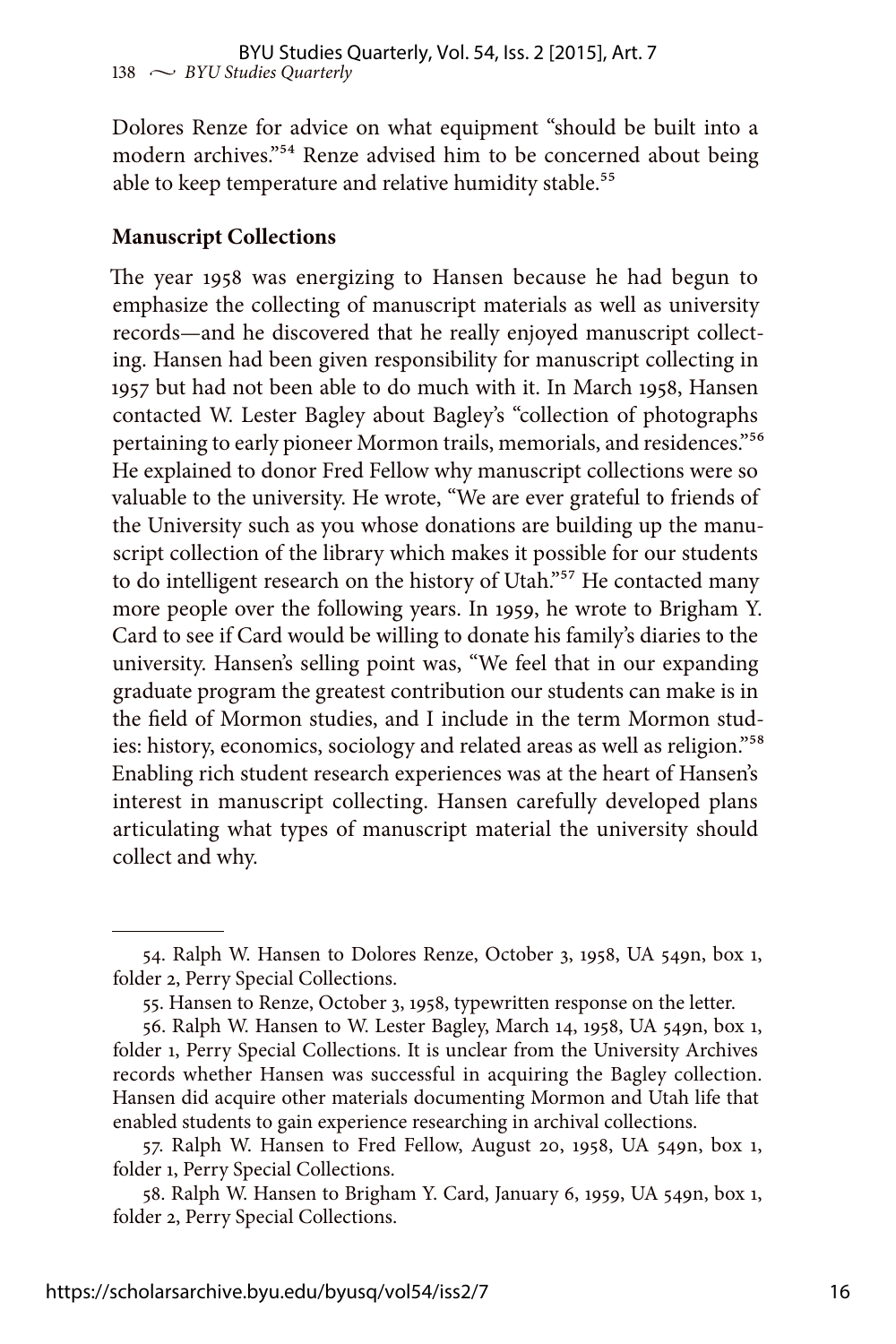*Inception of BYU's Archival Program*  $\sim$  139 Daines: The Inception of Brigham Young University's Archival Program, 195



Donald T. Schmidt, who served as acting university archivist from 1959 to 1960, when Ralph Hansen took a sabbatical to work on a PhD degree. Courtesy L. Tom Perry Special Collections.

But Hansen was not as upbeat about facilities. In 1959, the Archives had been forced off campus due to the encroachment of administrative offices in the Maeser Building and had ended up in the "library storage area of the Utah Wholesale Grocery Warehouse."59 Hansen and the archives assistant were not able to do much work during the winter months because the building was too cold. Hansen was forced to maintain the status quo and mentioned that this would probably be the case "until the new library is a reality."60 The 1959–1960 school year brought no improvements. That year Hansen was "on leave of absence. Donald T. Schmidt was assigned acting University Archivist as well as assistant in Special

Collections."61 Hansen had taken his sabbatical to begin work on a PhD degree in history at the University of Oregon, where he learned more about going out into the field to gather historical documents.

Schmidt continued Hansen's efforts to gather university records. He approached Sam F. Brewster, director of physical facilities, about getting architectural drawings and proposed use "for all new buildings."<sup>62</sup> Schmidt also continued the manuscript collecting program that Hansen had begun. He approached S. Lyman Tyler about making a collecting

<sup>59.</sup> Third Annual Report—University Archives [1958–1959], 1, UA 1068, box 15, folder 5, Perry Special Collections.

<sup>60.</sup> Third Annual Report—University Archives, 1.

<sup>61.</sup> Fourth Annual Report—University Archives [1959–1960], 1, UA 1068, box 15, folder 5, Perry Special Collections.

<sup>62.</sup> Donald T. Schmidt to Sam F. Brewster, October 23, 1959, UA 549n, box 1, folder 2, Perry Special Collections.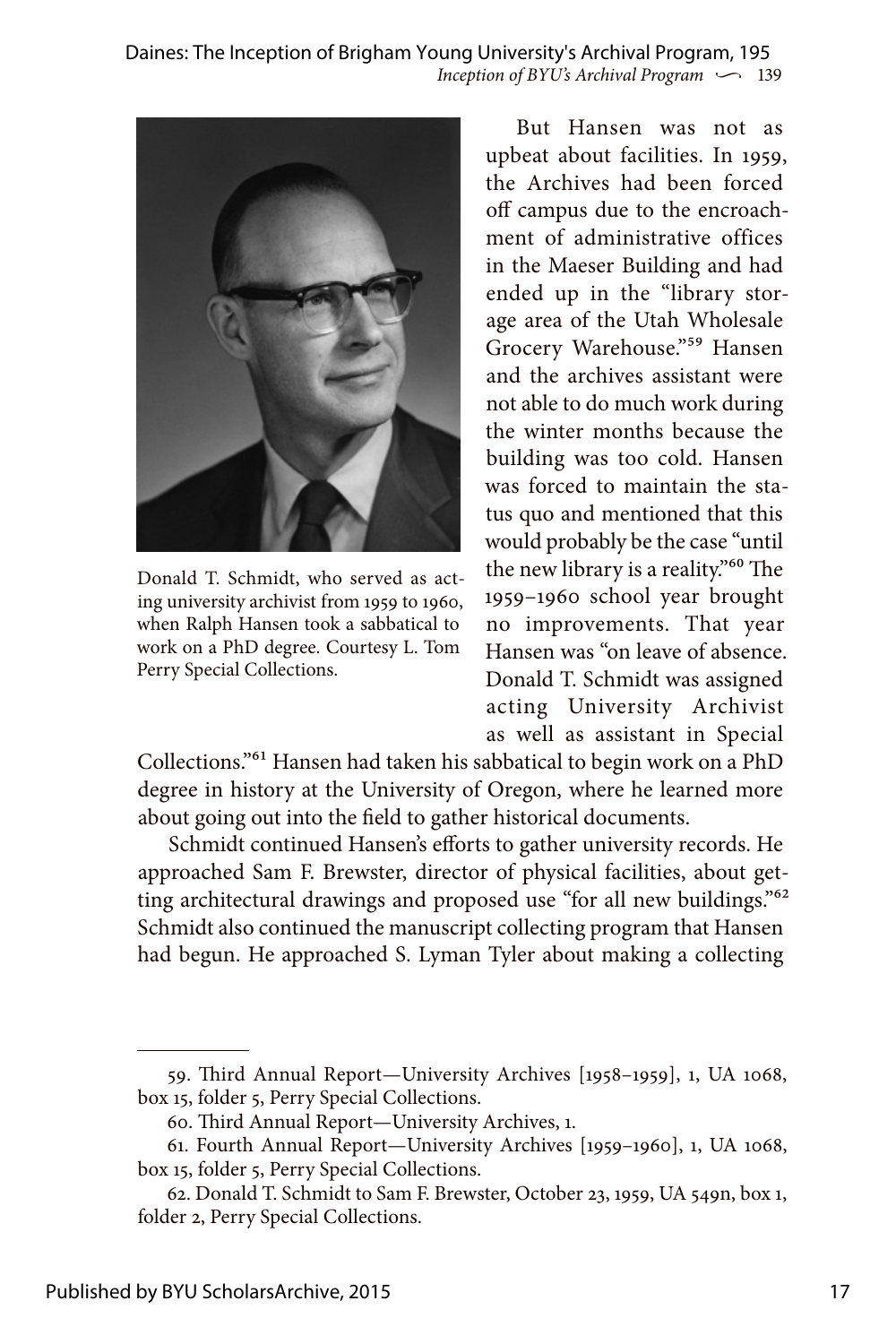

Chad Flake, *right,* with an unidentified individual. In 1957, the library created the Special Collections department with Chad Flake as the head. The University Archives became a part of the new department. Courtesy L. Tom Perry Special Collections.

trip to southern Utah and wrote various potential donors about acquiring their manuscript materials.<sup>63</sup>

Chad Flake was placed in charge of a new department that included the University Archives,<sup>64</sup> and when Hansen returned from Oregon, he was assigned to gather documents from outside BYU. He relished "getting out into the various areas of Utah and visiting with potential donors, and bringing in manuscript collections." He noted that almost all of the archival institutions in Utah collected LDS Church history, and he decided to welcome those items that came but to focus his energy elsewhere. He "went after mining history, economic history, and things that no one else was collecting at the time."<sup>65</sup> Hansen's colleague Martin Schmitt, curator at the University of Oregon, encouraged him, writing:

<sup>63.</sup> Donald T. Schmidt to Mrs. John L. Bench, May 23, 1960, UA 549n, box 1, folder 2; Donald T. Schmidt to Joe C. Anderson, May 4, 1960; UA 549n, box 1, folder 3; Donald T. Schmidt to Albert Giles, March 18, 1960, UA 549n, box 1, folder 2; all in Perry Special Collections.

<sup>64.</sup> Procedures Manual for Special Collections: Provo, Brigham Young University Library, 1959, UA 549, box 24, folder 10, Perry Special Collections.

<sup>65.</sup> Hansen, oral history, p. 2–3.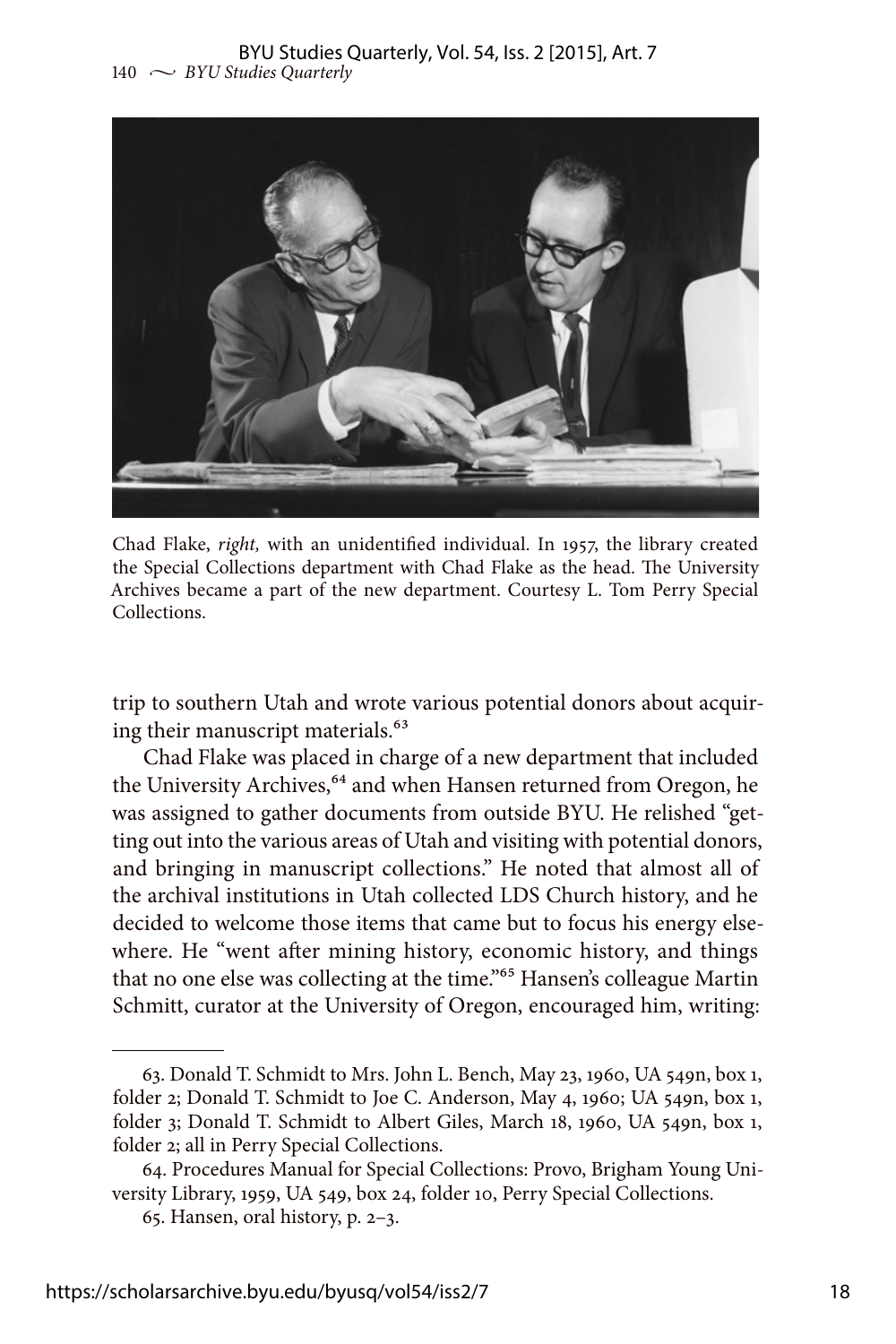

The J. Reuben Clark Jr. Library, 1961. Ralph Hansen enjoyed participating in the planning for the building because it would offer a new home for the University Archives. Courtesy L. Tom Perry Special Collections.

"You have discovered the Achilles heel of the State Historical Society and the LDS Historian—they have no field men. They must rely on the ancient belief that people are historically conscious and will send them the good things. This, as you know, is a lot of baloney.<sup>766</sup>

Things began to look up for the archives during the 1960–1961 school year as faculty and administrators began to get a better understanding of the role of the archives "in the preservation of important papers and in research on various aspects of University history.<sup>"67</sup> Hansen's annual report immediately following his sabbatical is the first that discusses manuscript collecting as separate from the archives or special collections. Hansen describes the establishment of a project to make "registers of the larger manuscript collections in order to acquaint students wishing to use them with all of the materials in them." He patterned these registers

<sup>66.</sup> Martin Schmitt to Ralph W. Hansen, January 9, 1961, MSS 295, box 4, folder 2, Special Collections and Archives, Albertsons Library, Boise State University.

<sup>67.</sup> Fifth Annual Report—University Archives, June 1, 1960–August 31, 1961, 1, UA 1068, box 15, folder 5, Perry Special Collections.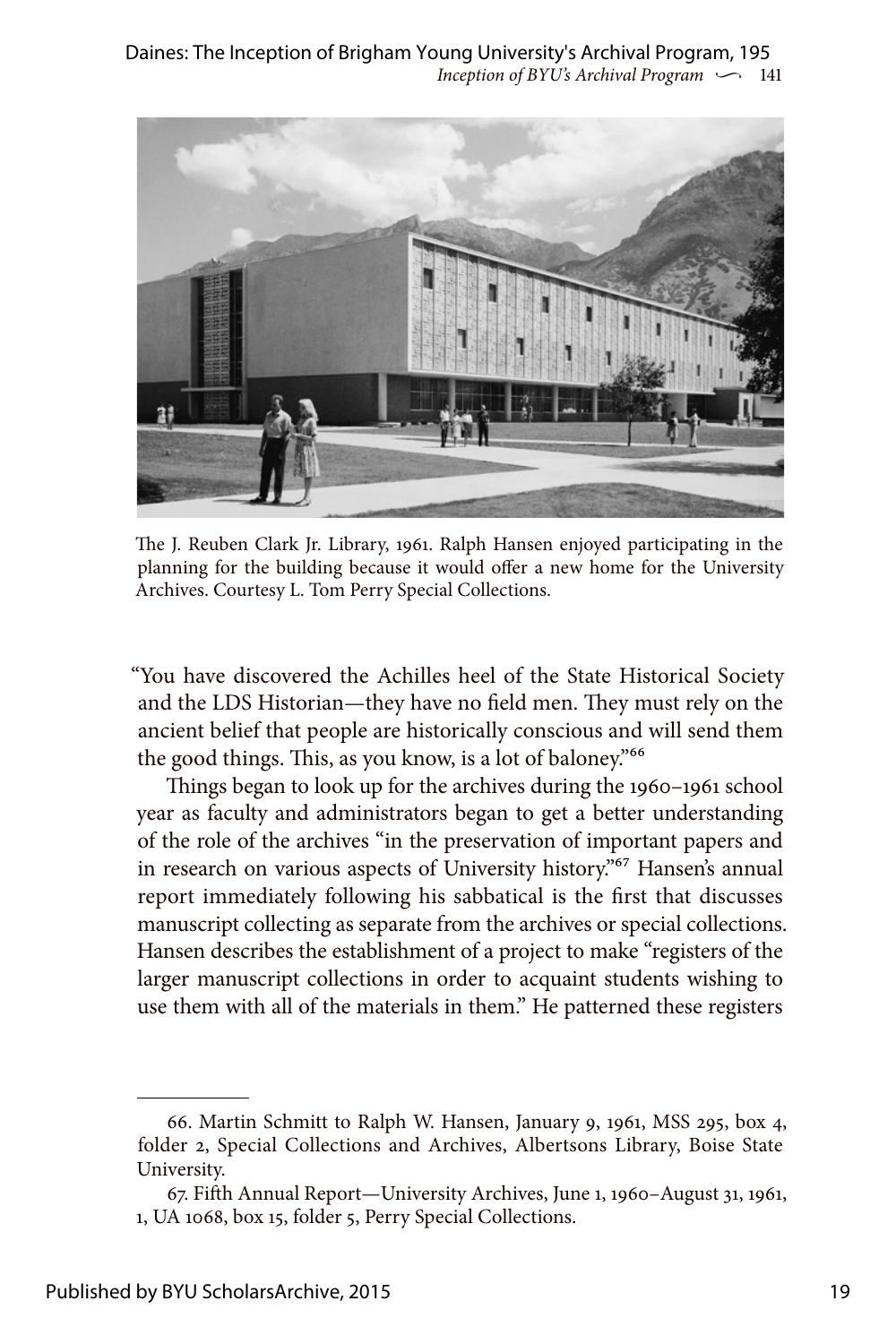

The special collections reading room in the new J. Reuben Clark Jr. Library, 1961. Courtesy L. Tom Perry Special Collections. In 2015, this room serves as the Music Special Collections library.

after the ones used at the Library of Congress.<sup>68</sup> Hansen indicated that he continued to engage in field operations and was always looking to obtain "interesting manuscripts which are valuable for research."<sup>69</sup>

The 1961–1962 school year saw a new location for the archives in the newly completed J. Reuben Clark Jr. Library.70 Hansen had played a vital role in moving not only the archives into the new building but also all of the rest of the library's collections.<sup>71</sup> The new location "has permitted bringing together the here-to-fore scattered manuscript collections." These collections included the Peerless Coal Co. records, the Bamberger

<sup>68.</sup> Fifth Annual Report—University Archives, 2, and Ralph W. Hansen to David C. Mearns, April 11, 1961, UA 549n, box 1, folder 3, Perry Special Collections.

<sup>69.</sup> Fifth Annual Report—University Archives, 2, 3.

<sup>70.</sup> The J. Reuben Clark Jr. Library would be renamed the Harold B. Lee Library in 1973 with the establishment of the J. Reuben Clark Law School at Brigham Young University.

<sup>71.</sup> Hansen, oral history, p. 3.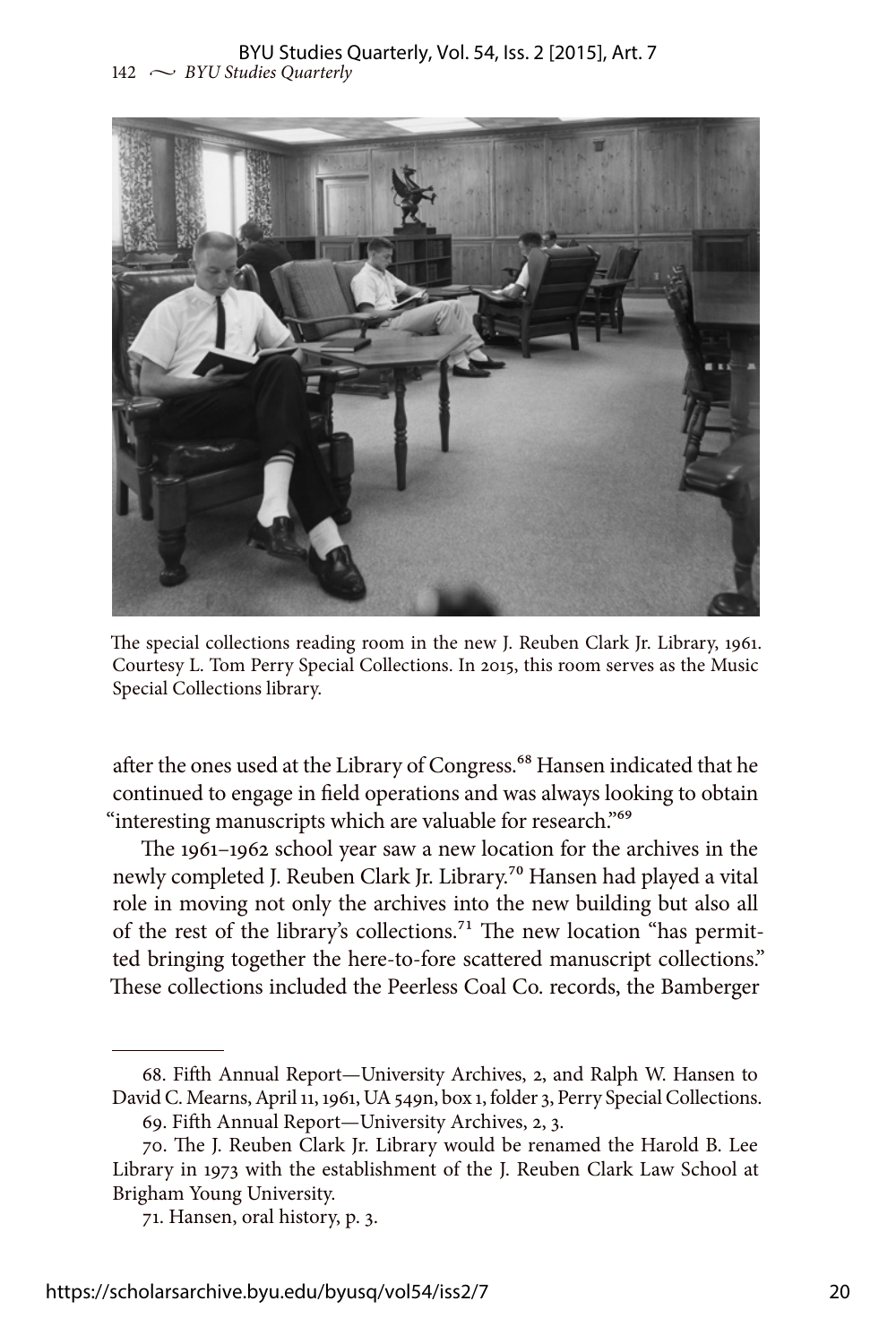*Inception of BYU's Archival Program*  $\sim$  143 Daines: The Inception of Brigham Young University's Archival Program, 195

Railway records, the Herald R. Clark papers, the Arthur V. Watkins papers, the James E. Talmage papers, the L. John Nuttall papers, and the Jesse Knight Investment Company records.72 These collections are rich resources for scholars. For example, the Watkins papers (MSS 146) contain correspondence, photographs, newspaper articles, speeches, and other materials documenting Watkins's Senate career. Much of the correspondence concerns Watkins's involvement with the McCarthy censure hearings. The Talmage papers (MSS 229) document his education in England and America, his academic career as a teacher and university administrator, and his activities in scholarly societies. The Nuttall



Two unidentified library employees in the manuscripts stacks of the Special Collections in the new J. Reuben Clark Jr. Library, ca. 1961. Courtesy L. Tom Perry Special Collections.

papers (vault MSS 790) document his involvement in the LDS Church and his activities on behalf of the Utah Militia. The Knight Investment Company collection (MSS 278) documents the activities of the company in mining and railroads in Utah. These important collections laid the foundation for many of the collecting areas that the L. Tom Perry Special Collections is now recognized for.

Hansen believed that the "expanding academic program of the University will necessitate increased activity in the Manuscript Collection."73 The archives benefited greatly from the new space and now could accept new materials from campus departments and faculty members. The archives was being recognized as an important "function of the University." Hansen initiated a study of the classification of archival material to determine the "most feasible way of classifying, arranging and shelving

<sup>72.</sup> Annual Report, 1961–1962, Archives and Manuscript Department, 1, UA 1068, box 15, folder 5, Perry Special Collections. (This is the sixth annual report.)

<sup>73.</sup> Annual Report, 1961–1962.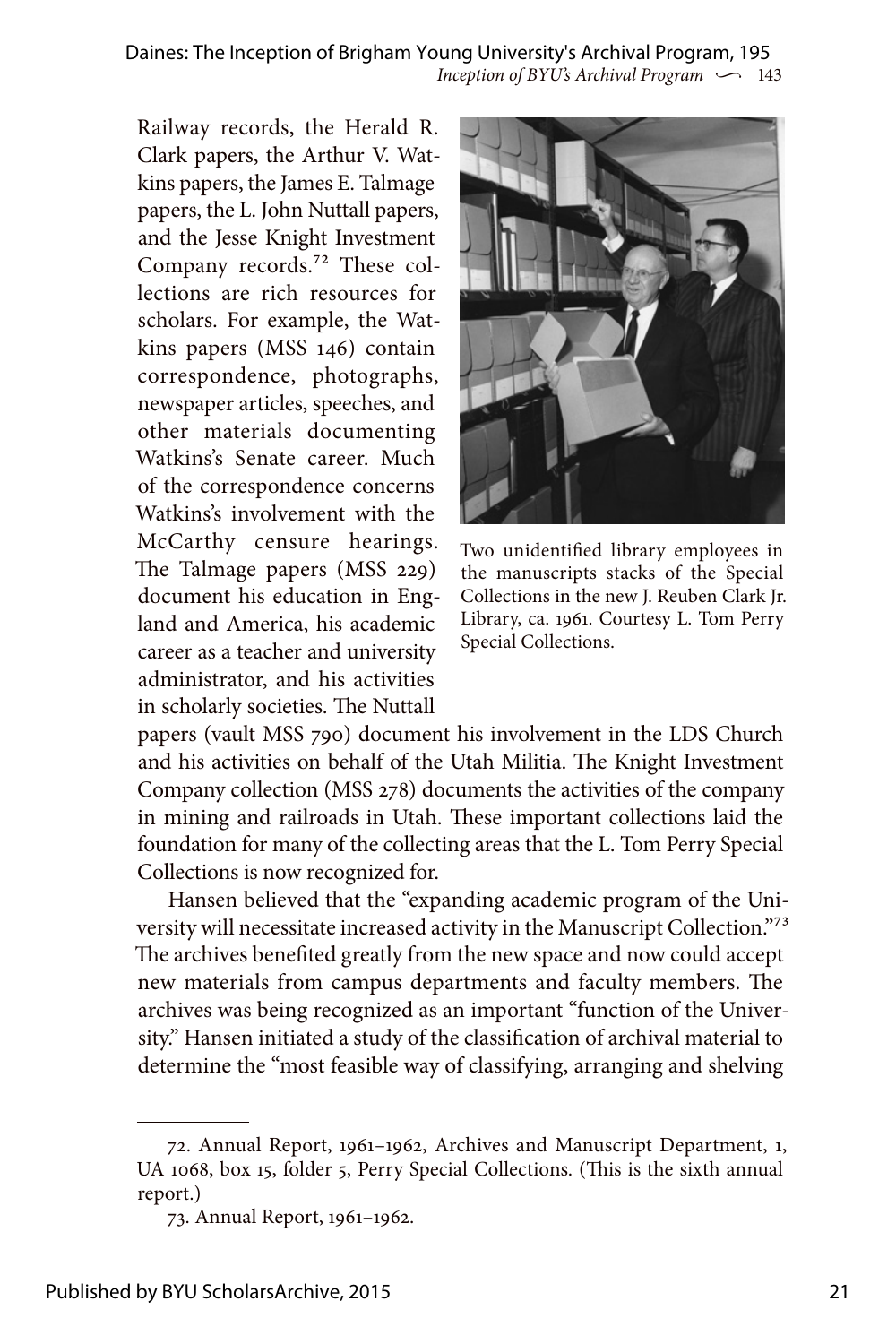material to permit the Archives to perform its second function, that of answering quickly any question of B.Y.U. history and function."74

#### **Passing the Torch**

The additional responsibilities taken on during the library move caused Hansen to become restless. He was particularly concerned that the salary he was being paid was not adequate for what he felt were the multiple jobs he was being asked to perform.<sup>75</sup> Hansen began writing letters to Western repositories advertising his services as "an archivist and manuscript librarian."76

Hansen still believed strongly in what he was doing and continued looking for opportunities to improve his archival skills. During the summer of 1962, he received a grant to work in the Baker Library business archives in the Harvard Graduate School of Business Administration.<sup>77</sup> When Hansen returned to BYU, he told others that BYU should search out Western mining records, railroad records, public utility records, transportation records, and cowboy history.78 Shortly after returning from his summer at the Baker Library, Hansen left BYU to found an archives and manuscript repository at Stanford University. He felt that Stanford's reputation provided him an opportunity to advance professionally and personally.79 Hansen served as university archivist and manuscript librarian at Stanford University from 1962 until 1979, when he left to become an associate university librarian at Boise State University.

Hansen was succeeded at BYU by Delbert Roach, who had been working at the Genealogical Department of The Church of Jesus Christ of Latterday Saints. Roach continued to work toward excellence in "preserving the worthy body of records of the University as well as other historical materials

<sup>74.</sup> Annual Report, 1961–1962, 2.

<sup>75.</sup> Ralph W. Hansen autobiography; Ralph W. Hansen papers, MSS 295, box 5, Special Collections and Archives, Albertsons Library, Boise State University.

<sup>76.</sup> Ralph W. Hansen to George P. Hammond, October 30, 1961, MSS 295, box 4, folder 2, Special Collections and Archives, Albertsons Library, Boise State University.

<sup>77.</sup> Hansen, oral history, p. 4.

<sup>78.</sup> Ralph W. Hansen to Ralph W. Hidy, August 21, 1962, MSS 295, box 4, folder 2, Special Collections and Archives, Albertsons Library, Boise State University.

<sup>79.</sup> Hansen, oral history, p. 4.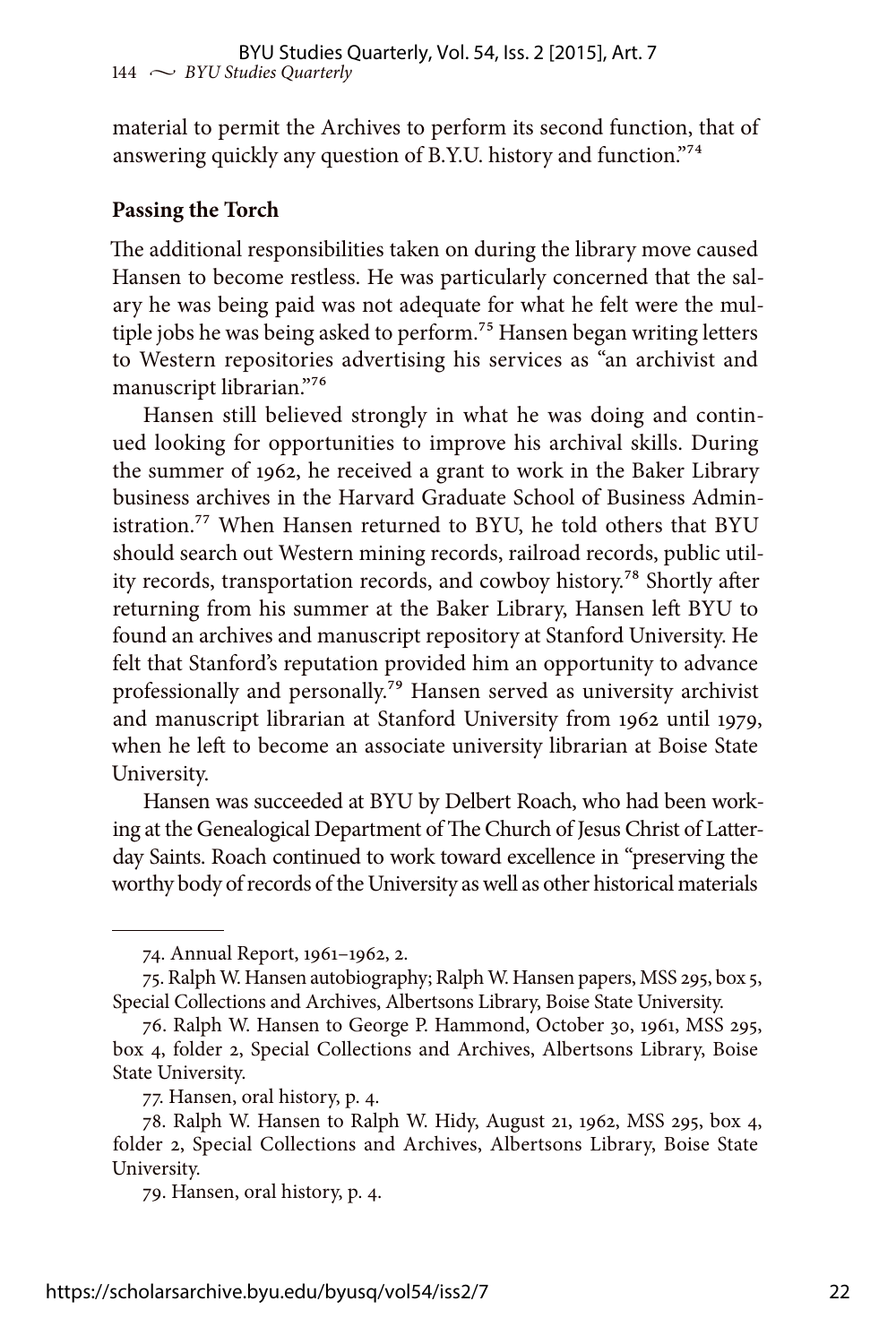*Inception of BYU's Archival Program*  $\sim$  145 Daines: The Inception of Brigham Young University's Archival Program, 195

relating to Utah and the Mormons and facilitating the dissemination of these materials consistent with established policies."80 Roach wrote that "the archival program and facilities of the University Archives is believed to be further advanced than that of any institution of higher learning in the interior states of western America."81 Roach was not trained as an archivist but recognized the importance of archival training. He wrote a colleague, "I hope to become better acquainted as to archival practices so as to better serve the Brigham Young University and the profession in general."82 Roach also continued to actively build the manuscript collection. He explained to Robert E. McConaughy, "The Brigham Young University is vitally interested in preserving the history of



Delbert Roach, who followed Ralph Hansen as BYU archivist and served for about a year. Courtesy L. Tom Perry Special Collections.

western America and especially Utah. It was this interest that prompted the Brigham Young University to provide the finest facilities for the preservation of manuscripts, personal records, diaries, letters, business records and similar records in its new library."<sup>83</sup> After about a year, Delbert Roach was reassigned to go back to the Genealogical Society and was succeeded as archivist by Hollis Scott.

<sup>80.</sup> Annual Report, 1962–1963, University Archives and Manuscript Division, 1, UA 1068, box 15, folder 5, Perry Special Collections Perry Special Collections. (This is the seventh annual report.)

<sup>81.</sup> Annual Report, 1962–1963, 1.

<sup>82.</sup> Delbert E. Roach to Mrs. Edith Fox, November 28, 1962, UA 549n, box 1, folder 8, Perry Special Collections.

<sup>83.</sup> Delbert E. Roach to Robert E. McConaughy, November 20, 1962, UA 549n, box 1, folder 8, Perry Special Collections.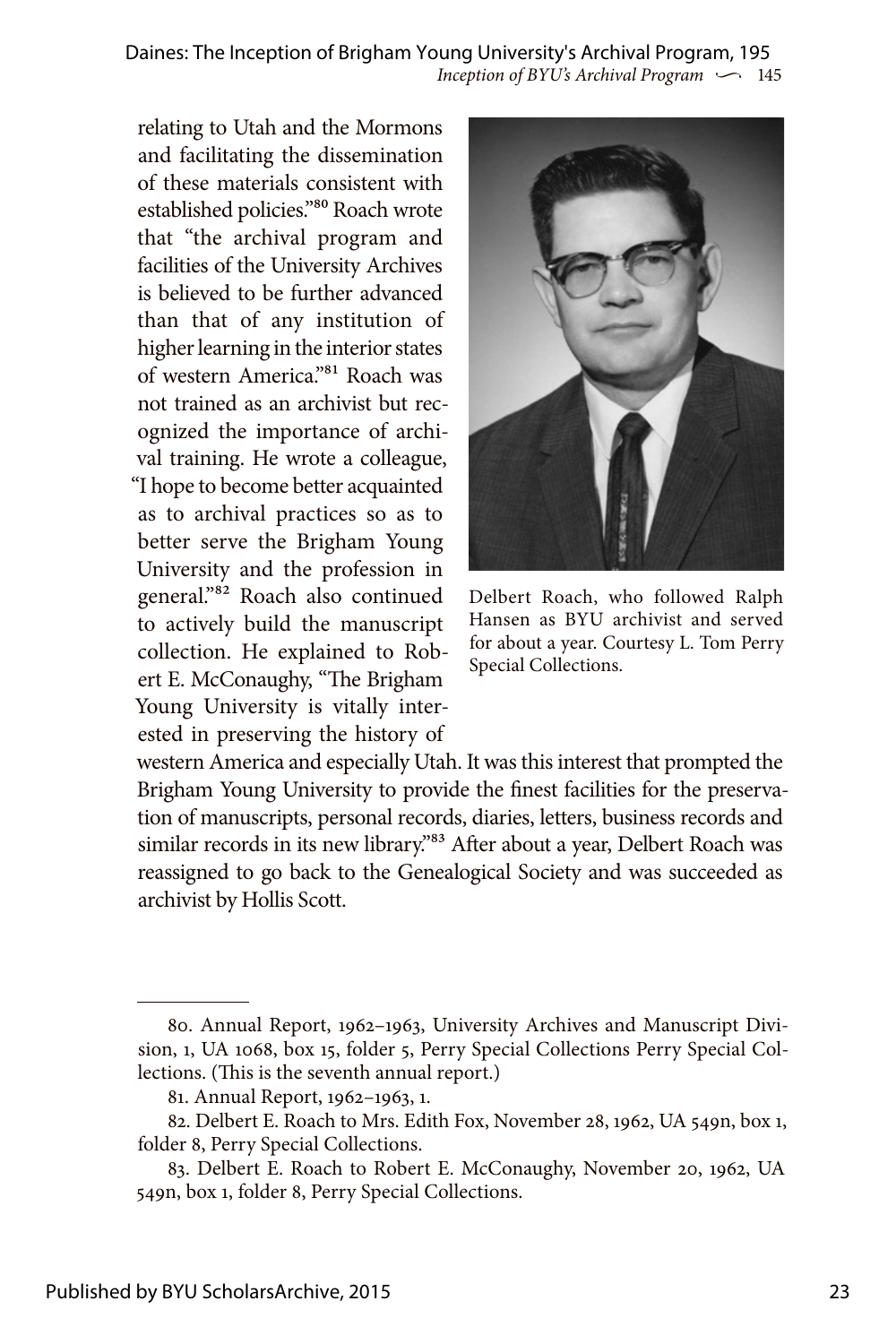#### **Building on a Firm Foundation**

By 1963, the University Archives was well established. Hansen had formed strong relationships with campus departments and was successfully documenting the history of the university. These relationships led to the development of collections that allowed the telling of the university's history at its centennial in 1975.<sup>84</sup> The University Archives continues to work actively to document the university's history.

The manuscript collecting program was still developing, and it would not be until the 1970s that it was firmly established. Hansen set important precedents regarding the types of manuscript materials to be collected. Early manuscript collections eventually included important Mormon collections as well as the papers of prominent individuals such as Cecil B. DeMille, Jimmy Stewart, Helen Foster Snow, and George Edward Anderson. The curators collected business records, including the Rosemarie Reid papers, the Provo Building and Loan Society records, and the Interstate Brick records; and political collections, including the Wallace F. Bennett papers, the George Romney papers, and the Reed Smoot papers. Early foresight laid the groundwork for much of the collecting done by later manuscript curators.

The items in the Perry Special Collections are used in a variety of ways. An excellent example of current faculty use of the collection is Leslee Thorne Murphy's use of a wiki to engage students with the Victorian Literature collection.<sup>85</sup> Scott Eyman, a prominent author, made heavy use of the manuscript collections in the writing of his excellent biography of John Wayne.<sup>86</sup> Students participating in the annual Brimhall Essay Contest are strongly encouraged to use archival materials from the University Archives in their essays.

In 1962, Hansen wrote an article, "Is There History in Your Attic?" for *Utah Libraries* and described why BYU had established its archives. Hansen's article highlighted the fact that he was attempting to

<sup>84.</sup> Wilkinson, *First One Hundred Years*; and Edwin Butterworth, *Brigham Young University: 1000 Views of 100 Years* (Provo, Utah: Brigham Young University Press, 1975).

<sup>85.</sup> More information about the Victorian Literature Wiki is available at "BYU Professor Leads the Way in Digitizing Victorian Era Literature," Brigham Young University, <http://news.byu.edu/archive14-nov-vikiwiki.aspx> (accessed December 9, 2014).

<sup>86.</sup> Scott Eyman*, John Wayne: The Life and Legend* (New York: Simon and Schuster, 2014).